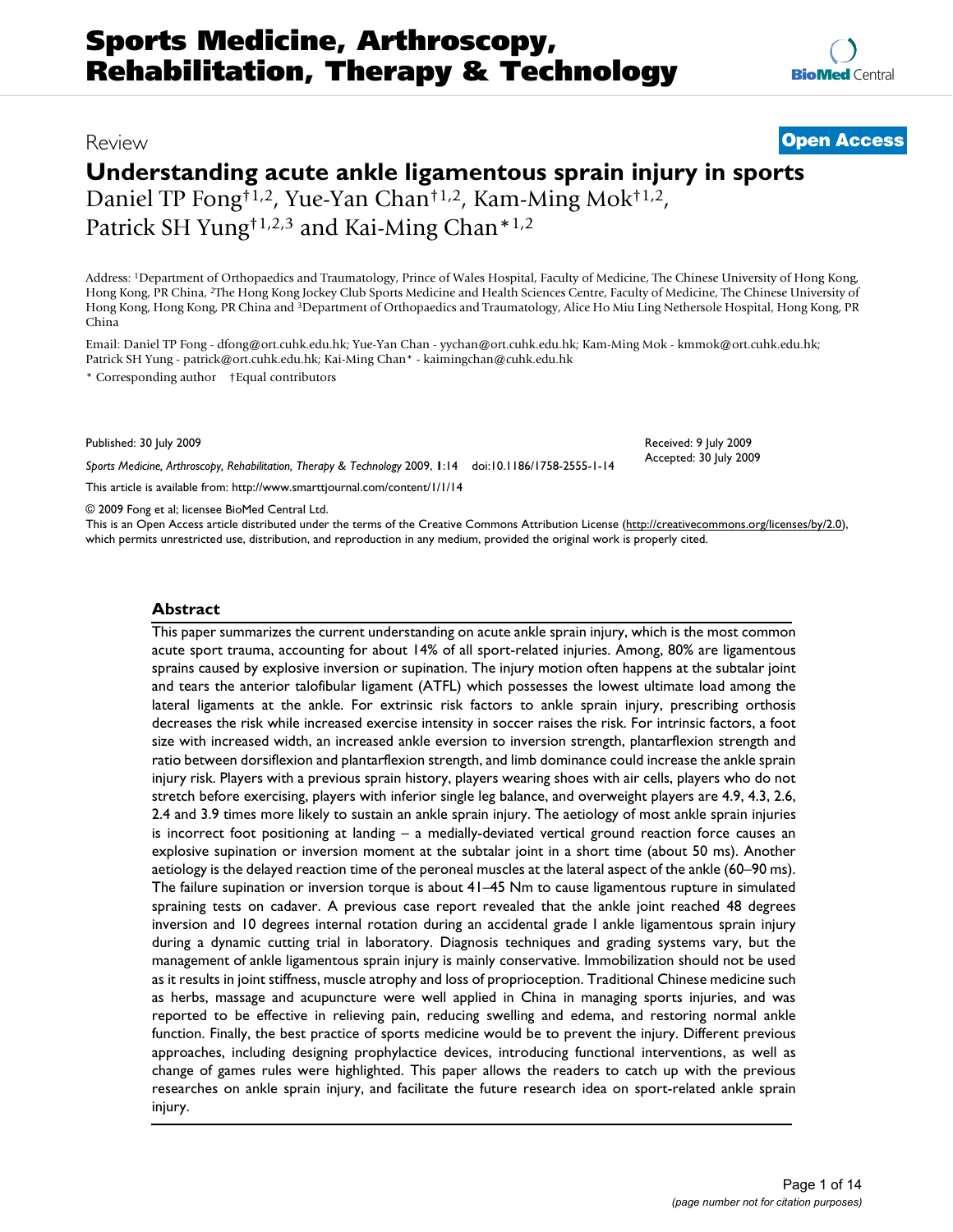# **Review**

## *Introduction*

Ankle ligamentous sprain injury is the most common single type of acute sport trauma [1]. Over the years, various preventive strategies have been implemented, however, a recent epidemiology revealed that ankle sprain injury still dominated in sport injury, as it accounted for 14% of all attendance in an accident and emergency department [2]. In the recent decade, the growing orthopaedic biomechanics techniques have enhanced a better understanding of injury mechanism, and the subsequent research in sports injury prevention and management [3]. This paper summarizes the current understanding in acute ankle ligementous sprain injury in sports, which facilitates the future research on ankle sprain prevention. Literature search of MEDLINE (from 1966) and PubMed (from 1950) was conducted in May 2008. The search keyword string was "ankle AND (injury OR injuries OR sprain)", which appeared in the title, abstract or keyword fields. The title and abstract of each entry was read to identify and exclude unrelated articles. Articles not written in English were also excluded. The information of the papers was summarized into the sub-topics in this article in the following paragraphs to form the current understanding on acute ankle ligamentous sprain injury in sports.

# *Sports participation and sports injury*

All around the world, medical doctors and sports scientists were actively promoting regular physical exercises to gain health benefits and to prevent cardiovascular related disease [4]. People nowadays are more eager in participating in sports and exercises for personal interest, leisure, relaxation, health and fitness purposes. In Hong Kong, according to the annual survey of sports participation conducted by the Hong Kong Sports Institute [5], people in general were becoming more active in sports participation from 1996 to 2001. The increasing trend was found in youngster and elderly [6] as well as working population [7]. The increasing sports participation was also reflected by the number of participants in the annual marathon race. There were only 1,000 participants in the first marathon race in 1997. The number of participants increased every year, and reached 10,000 in 2001. The number of participants kept increasing in recent years and has dramatically increased to 50,000 in 2008 [8]. Most of the participants were recreational athletes, indicating a mass participation of sports among the population.

However, in contrary to the promotion of the health benefits from sports participation, sports often cause injuries [9]. A study in Sweden [10] reported that 17% of the 3,341 acute visits to a clinic due to accidents in a one-year prospective study were from sports. It was comparable to home accident (26%), work accident (19%) and was much higher than traffic accident (7%). In United Kingdom, there were 7.1% of the 2,432 new patients attending accident and emergency department in a 10-day period sustained trauma from sports [11]. In North Ireland, for adolescent of age 11–18 who actively participated in sports, as much as 51% of the attendees sustained sports injuries [12]. When the sports participation rate became high, the exposure to potential injury increased and thus the high incidence of sport injury [13].

# *Problem and outcome of sports injury*

Sports injuries resulted in pain [14], loss of playing or working time [15], as well as medical expenditure [16]. Severe ankle injuries also occasionally resulted in bone fractures [17], functional instability [18], decreased muscle strength [19], inferior proprioception [20], limited mobility [21], disability [22], permanent cease or retirement of sports participation [23]. Without adequate treatment and rehabilitation, sports injuries may also cause significant susceptibility in developing osteoarthritis [24] and other kinds of permanent sequalae [25]. For worldclass and commercial sports teams, absence of key players due to unexpected injuries may result in defeats in major games and huge economic loss.

## *Prevalence and patterns of ankle sprain injury*

Previous studies reported that injury to the knee was the most common and injury to the ankle the next [9,26]. Ankle was the most common injured body site in 24 of 70 included sports [1]. Ankle ligament sprain were also reported to be the most common injury for college athletics in the United States [27]. In Hong Kong, a survey on 2,293 patients attending a sports injury clinic reported that the knee (27.3–50.5%) and the ankle (16.8–24.7%) were the most common sites of injury in soccer, basketball, volleyball and long-distance running sports [9]. In marathon racing, another study on 580 runners in a marathon race reported that 33.9% of the injuries were to the knee and 20.9% were to the ankle [28]. Among ankle injuries, ankle sprain injury accounts for more than 80%, and is also the most common single type of sport-related trauma among all body sites and types [29-31]. Among ankle sprain injuries, 77% were lateral sprains [22] and 73% involved isolated rupture or tear to the anterior talofibular ligament [32,33]. A local survey conducted on 380 athletes with 563 sprained ankles reported that the majority of these injured athletes were pursuing running and jogging activities (25%), racquet sports (20%), ball games (19%) and soccer (14%) [34]. The residual problem included pain (30.2%), instability (20.4%), crepitus (18.3%), weakness (16.5%), stiffness (14.6%) and swelling (13.9%).

### *Ankle anatomy and biomechanics*

In human anatomy, the ankle joint is where the foot and the leg segments meet. It comprises of three major articu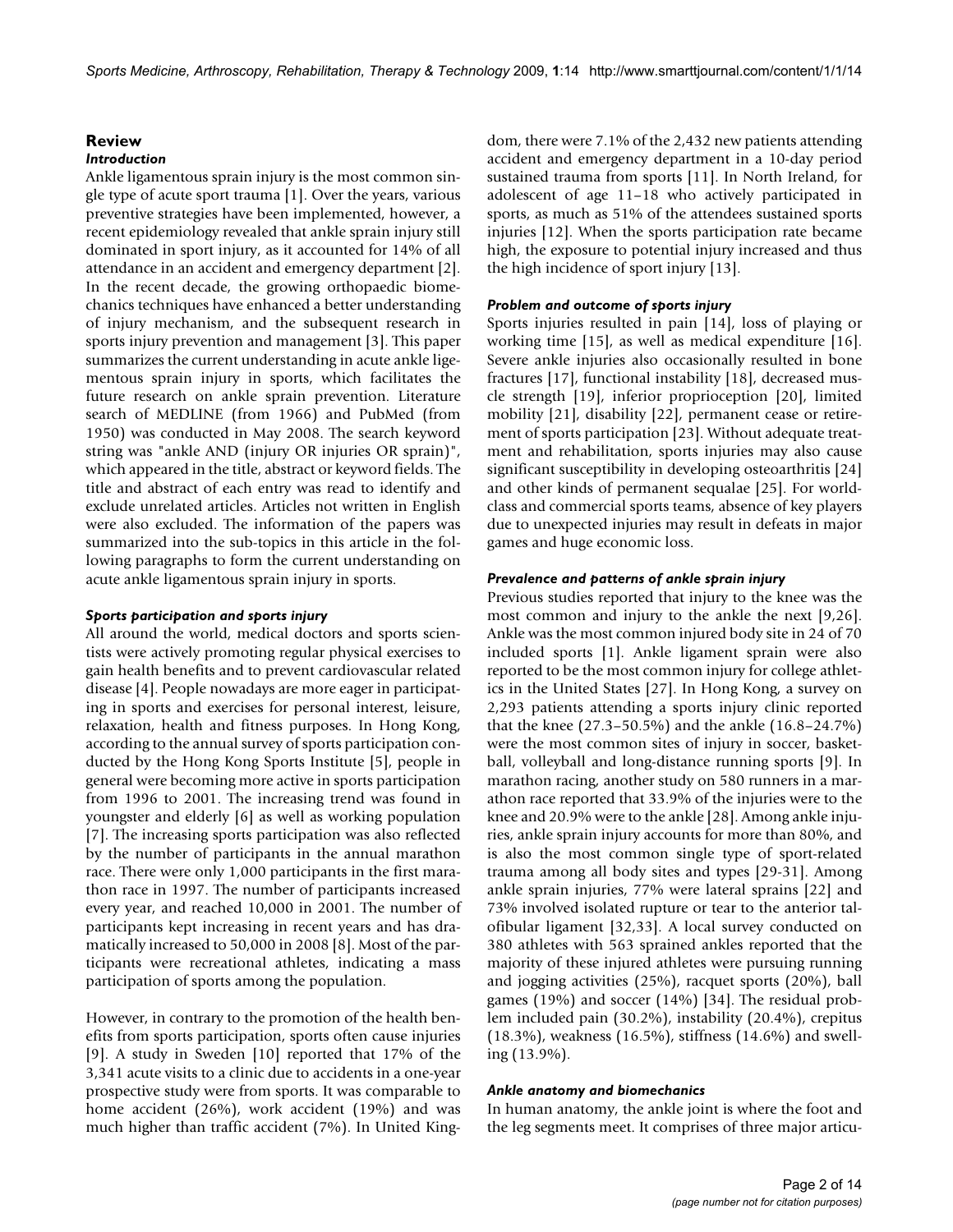lations: the talocrural joint, the subtalar joint, and the distal tibiofibular syndesmosis [18]. The talocrural joint is also termed the tibiotalar joint or the mortise joint, and is formed by the articulation of the dome of talus, the tibial plafond, the medial malleolus and the lateral malleolus. This joint, in isolation, behaves rather like a hinge joint that allows mainly plantarflexion and dorsiflexion. The fibula extends further to the lateral malleous than the tibia does to the medial malleolus, thus creating a block to eversion [35]. Such body feature mainly allows larger range of inversion than eversion, thus, inversion sprains are more common than eversion ones [36].

The talocrural joint is supported by several main ligaments, namely the anterior talofibular ligament (ATFL), the calcaneofibular ligament (CFL) and the posterior talofibular ligament (PTFL) at the lateral aspect, and the deltoid ligament in the medial aspect of the ankle [37]. Among the lateral ligaments, the ATFL is the weakest as it has the lowest ultimate load, approximately 138.9N, which is about half of that of PTFL, that is, 261.2N, and one-third of that of CFL, that is, 345.7N [38]. These values were obtained from mechanical test on ligaments of fresh human ankles. ATFL is approximately 20–25 mm long, 7– 10 mm wide and 2 mm thick [39,40]. It originates from the anterior-inferior border of the fibular and inserts to the neck of the talus [30]. It prevents anterior displacement and internal rotation of the talus, especially when the talocrural joint is plantarflexed [41-43]. Due to its low ultimate load and the anatomical positions of origins and insertions, the ATFL is most commonly injured in a lateral ankle sprain [30].

The subtalar joint is formed by the articulation between the bottom of the talus and the calcaneus [18]. It consists of two separate joint cavities. First, the anterior subtalar joint, or also termed the talocalcaneonavicular joint, is formed from the head of the talus, the anterior-superior facets, the sustentaculum tali of the calcaneus, and the concave proximal surface of the tarsal navicular [44]. Second, the posterior subtalar joint is formed between the inferior posterior facet of the talus and the superior posterior facet of the calcaneus [45]. The anterior and posterior subtalar joints behave like a single ball-and-socket joint and share a common oblique axis of rotation [46], which averages a 42-degree upward tilt and a 23-degree medial angulation from the perpendicular axes of the foot [47]. This articulation allows inversion and eversion, or supination and pronation as described as a triplanar motion [36]. The subtalar joint is supported by three groups of ligaments, namely the deep ligaments, the peripheral ligaments, and the retinacula [48]. Together these ligament groups stabilize the subtalar joint and form a barrier between the anterior and posterior joint capsules [18].

The distal tibiofibular syndesmosis is formed by the articulation between the distal tibia and fibula [49]. The joint is mainly stabilized by a thick interosseous membrane, with the anterior and posterior inferior tibiofibular ligaments, to form the stable roof for the mortise of the talocrural joint [18]. This joint allows limited translation and rotation during talocrural dorsiflexion and plantarflexion to accommodate the asymmetric talus while maintaining congruency [50]. Injury to this ligament group is rare, and is often termed ankle syndesmosis injury [49], syndesmotic ankle sprain [51], or high ankle sprain [52].

# *Risk factors for ankle sprain injury*

Risk factors were commonly classified as extrinsic or intrinsic [53]. Extrinsic risk factors are those that come from outside of the body, while intrinsic factors are those from within the body. In 1997, Barker, Beynnon and Renstrom [54] did a comprehensive review on the ankle injury risk factors in sports as reported by about 20 prospective studies. For extrinsic factors, although they found some discrepancies among the included studies, they generally reported that the prescription of orthosis, but not high-top shoes, could help decreasing the risk of sustaining ankle sprain injury in players with previous sprain history. Increased exercise intensity in soccer raised the injury risk, but the player positions in soccer and basketball did not cause any difference. For intrinsic factors, they reported that a previous sprain history, a foot size with increased width, an increased ankle eversion to inversion strength, plantarflexion strength and ratio between dorsiflexion and plantarflexion strength, and limb dominance could increase the ankle sprain injury risk. The foot type, indication of ankle instability, and high general joint laxity were identified not to be risk factors. In 2002, Beynnon, Murphy and Alosa [55] conducted another comprehensive literature review and reported a consensus that gender, general joint laxity and foot type were not risk factors for ankle sprain injury. In 2007, Morrison and Kaminski [56] suggested that the cavovarus deformity, increased foot width, and increased calcaneal eversion range of motion were related to the occurrence of lateral ankle sprain injury. However, significant discrepancies were found with regard to whether or not height, weight, limb dominance, ankle joint laxity, anatomical alignment, muscle strength, muscle reaction time, and postural sway are risk factors for ankle sprain injury.

Some recent studies reported that players with a history of ankle sprain, players wearing shoes with air cells in the heel, and players who did not stretch before exercising were 4.9, 4.3 and 2.6 times more likely to sustain an ankle sprain injury [57]. People with inferior single leg balance [58] and overweight [59] were 2.4 and 3.9 times more likely to have sprain injury respectively. Reduced ankle dorsiflexion range [60], the use of artificial turf for soccer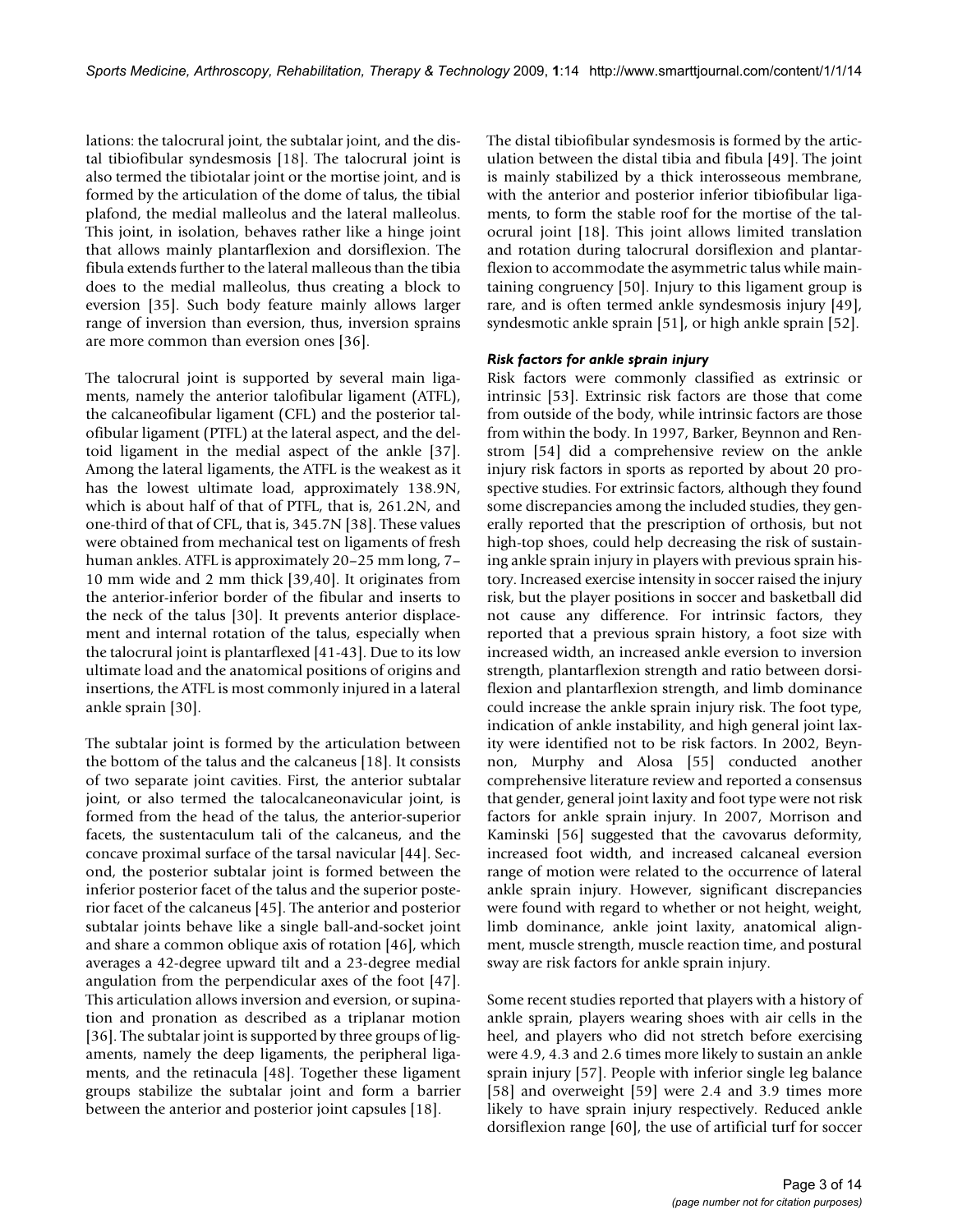[61] and having a posteriorly positioned fibula [62] were also reported as risk factors. In 2005, Willems and coworkers [63] investigated some dynamic risk factors during gait in related to ankle sprain injury. They reported that for subjects who were at risk of sustaining an inversion sprain, a laterally situated center of plantar pressure was found at initial contact during the stance phase. The same research group also reported the intrinsic risk factors for inversion ankle sprain for male and female. For male, a slower running speed, less cardiorespiratory endurance, less balance ability, decreased dorsiflexion muscle strength, decreased dorsiflexion range of motion, less coordination ability, and faster reaction of the tibialis anterior and gastrocnemius muscles were the significant risk factors [64]. For female, a less accurate passive joint inversion position sense, a higher extension range of motion at the first metatarsophalangeal joint, and a less coordination of postural control were the major risk factors [65]. However, we have to be aware that these risk factors are only some correlations with ankle ligament sprain injury. They may not be the direct cause, or the aetiology of ankle ligament sprain.

# *Aetiology of ankle supination sprain injury*

Fuller [66] suggested that most ankle sprain injuries were caused by an increased supination moment at subtalar joint, which was often a result of the position and the magnitude of the vertically projected ground reaction force at initial foot contact. If the center of plantar pressure deviated medially to the subtalar joint axis, a greater moment arm along the subtalar joint axis was achieved and thus the subsequent increased supination moment to initiate sudden explosive ankle supination. Wright and coworkers [67] conducted a computational forward dynamic simulation study and reported that increased touch down plantarflexion caused increased ankle sprain occurrences. When a foot was plantarflexed during touch down, the contact to the ground was made with the forefoot, thus increased the moment arm among the subtalar joint axis and also the resultant joint torque to cause sudden explosive twisting motion and ankle sprain injury. Therefore, foot positioning during touch down was identified as an aetiology of ankle sprain injury. This also supported the suggestion that ankle taping or bracing corrected ankle joint positioning at landing rather than provided mechanical support to the ankle joint [68-70].

Another aetiology of ankle sprain injury is the delayed reaction time of the peroneal muscles at the lateral aspect of the ankle. Ashton-Miller and coworkers [69] suggested that an ankle sprain injury occured in 40 milliseconds (ms), as the vertical ground reaction force peaked at about 40 ms when landing from a jump [69]. At the lateral aspect of the human ankle, the peroneal muscles, including the peroneal longus and peroneal brevis, function to

initiate ankle pronation which opposes the ankle supination motion [70]. Numerous research groups reported the reaction time of the peroneal muscles to be 50 ms or more. For instance, in sudden inversion tests with healthy subjects in an initial standing position, the peroneal muscle reaction time was reported to be 57–58 ms [71], 57– 60 ms [72], 58 ms [73], 65–69 ms [74], 67–69 ms [75] and 69 ms [76]. For patients with ankle instability, the peroneal reaction time is longer – it was reported to be 82–84 ms [77] and 85 ms [78]. In a sudden inversion in a dynamic walking trial, the reaction time is also longer, as reported to be about 74 ms [72]. After the reflex response, the eversion torque was generated at 135 ms [79] and the subsequent active eversion was achieved at about 176 ms [80]. Therefore, it is postulated that the human reflex response is not fast enough to accommodate the sudden explosive motion in a sprain injury.

# *Mechanism and biomechanics of ankle supination sprain injury*

Understanding the injury mechanism is very important for the research of injury prevention [81,82]. In ankle supination sprain, there is ankle inversion plus an internal twisting of the foot [83], and plantarflexion with the subtalar joint adducting and inverting [84]. Sometimes there is also an external rotation of the lower leg in respect to the ankle joint [85]. Stormont and coworkers [86] suggested that most ankle sprains occurred during systematic loading and unloading, but not while the ankle was fully loaded due to articular restraints. When the foot is in plantarflexion, the anterior talofibular ligament is often injured; when the foot is in dorsiflexion, the calcaneofibular ligament is often injured [39]. In soccer, most ankle sprains were sustained during player contact (59%), but during non-contact situations for goalkeepers (79%) [32]. In a recent study to analyze the ankle supination sprain injury with video, Andersen and coworkers [87] reported that there were two major mechanisms: (1) impact by opponent on the medial aspect of the leg just before or at foot strike, resulting in a laterally directed force causing the player to land with the ankle in a vulnerable inverted position; (2) forced plantar flexion when the injured player hit the opponent's foot when attempting to shoot or clear the ball. Most of these mechanisms finally led to the rupture of the anterior talofibular ligament, as this ligament often sustained higher strain and strain rate values than the other ligaments at the lateral ankle [88].

The biomechanics of ankle supination sprain injury was seldom reported in the literature, as it is practically impossible and also unethical to conduct systematic dynamic ankle sprain test in the laboratory. Previous mechanism study only reported qualitative information. For quantitative evaluation, different research groups managed to conduct cadaver study to understand the ankle biomechanics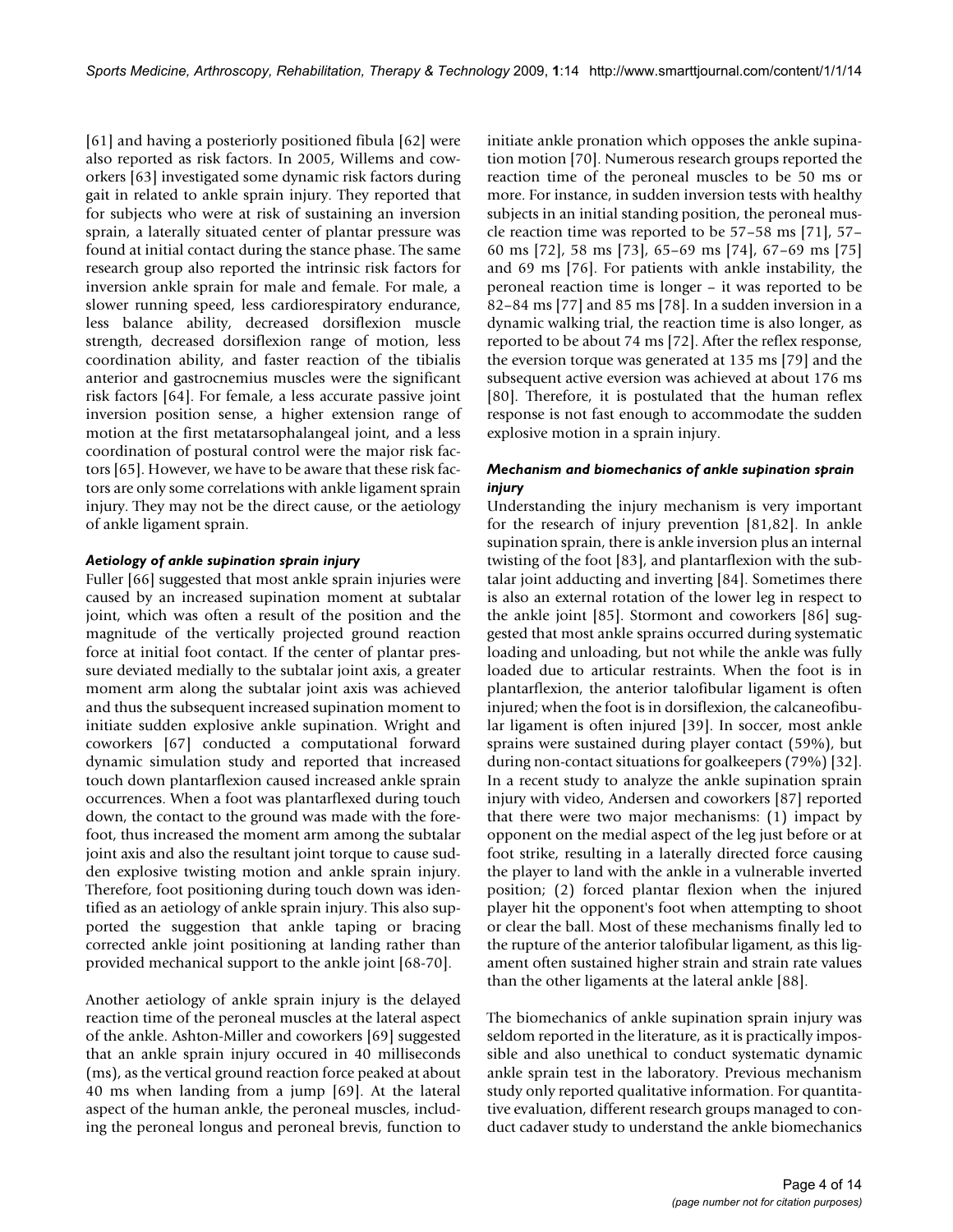during simulated spraining tests. In static cadaver study, Markolf, Schmalzried and Ferkel reported that a 41–45 Nm external rotatory torque would cause ankle failure [89], as defined by a major drop-off of the torque as the foot continued to rotate, indicating a bony fracture or ligamentous rupture. In dynamic cadaver study, Self, Harris and Greenwald [88] studied the ankle biomechanics during a drop test with cadaver ankles, to simulate the scenario in landing technique in sports [90]. For systematically evaluation, Wright and coworkers [67,91] conducted a computational forward dynamic simulation study to investigate the ankle biomechanics during landing on irregular surfaces. Yet there was only one quantitative investigation on the ankle biomechanics during a real ankle sprain injury scenario being reported [92]. An accidental supination sprain injury was analyzed, where the ankle sprain injury occurred in a laboratory under a highspeed video capturing setting. It reported that the ankle joint reached an inversion of 48 degrees and an internal rotation of 10 degrees.

# *Diagnosis of acute ankle sprain injury*

It is not uncommon for primary care physicians to misdiagnose various ankle problems as simple ankle sprains [93], and thus it is important to have a good differential diagnosis system for every acute ankle sprain injury (Table 1). Lynam [94] presented a protocol for the nurse to assess acute foot and ankle sprain at the emergency room, while Harmon [36] presented a systematic approach that consists of five steps to avoid missing potentially serious injuries: (1) palpation of bony structures, (2) palpation of

| Table 1: Summary of assessments for ankle injury |  |  |
|--------------------------------------------------|--|--|
|--------------------------------------------------|--|--|

ligamentous structures, (3) assessment of range of motion of the ankle, (4) testing of ankle muscles, and (5) special tests. Firstly, the diagnosis of fracture injuries was important as these patients normally have to be admitted to wards for emergency operative treatments [95]. Ankle fracture injuries were commonly diagnosed with the use of radiography [96], or the Ottawa Ankle Rules [97] which had a nearly 100% sensitivity [98,99] – it could significantly reduce the routine use of radiography [100,101]. Secondly, palpating ligamentous structures gave an idea that which ligament is probably injured. This can also be done together with the range of motion test, especially in voluntary dorsiflexion and plantaflexion. By doing the range of motion test, the physician could at the same time examine the ankle muscles.

When fracture is ruled out, specific special tests should be performed in order to correctly diagnose if the problem is a ligamentous injury. The anterior drawer test and the talar tilt test were the two common tests to assess the integrity of the anterior talofibular ligament, and could be useful in diagnosing the grading of the tear of the ligament [39,102]. To test the medial ligament, mainly the deltoid ligament at the medial aspect of the ankle, the eversion stress test was commonly performed [103]. This could be tested by the external rotation test and the squeeze test [49]. Sometimes these specific tests are performed together with radiography, that is, the stress radiography test [96]. There were also some other devices and techniques to assist the diagnosis: magnetic resonance imaging [104], arthrography [105], sonography [106],

| <b>Testes</b>                       | Descriptions (Sensitivity and specificity included if data is available)                                                                                                                                                                                                           |  |
|-------------------------------------|------------------------------------------------------------------------------------------------------------------------------------------------------------------------------------------------------------------------------------------------------------------------------------|--|
| Lynam $[94]$                        | An examination to assess acute foot and ankle sprain at emergency room.                                                                                                                                                                                                            |  |
| Harmon [95]                         | A systematic approach that consists of five steps to avoid missing potentially serious injuries.                                                                                                                                                                                   |  |
| Ottawa ankle rules [97]             | Rules to decide whether patients with acute ankle injury need X-ray or radiography. 100% sensitivity and<br>40% specificity for detection of malleolus fractures.                                                                                                                  |  |
| Radiography [100,101,107]           | Stress radiography was performed with manual maximum force in inversion. The talar tilt was measured as<br>the angle between the horizontal skeletal joint surfaces of the talus and the tibia.                                                                                    |  |
| Anterior drawer test [40,102]       | Assesses the stability of the ATFL by cupping the heel in one hand and pulling it forward while stabilizing the<br>tibia with other hand.                                                                                                                                          |  |
| Talar tilt test [102]               | Both ATFL and CFL were accessed, while ankle is inverted and the laxity was compared with that of the<br>uninjured side.                                                                                                                                                           |  |
| Eversion stress test [103]          | Heel was gently grasped with one hand, and the tibia with the other hand. A varus and then a valgus tilt<br>stress were applied to the heel.                                                                                                                                       |  |
| External rotation test [50]         | Knee and ankle at 90 degree and a force with external rotation is applied to the midfoot area. Test is<br>positive with pain.                                                                                                                                                      |  |
| Magnetic resonance imaging [99,104] | 5-point grading system using noninvasive, high-resolution MRI to evaluate the articular cartilage of the talar<br>dome. Sensitivity is 39% and Specificity is 50% for diagnose ankle-ligamentous injury.                                                                           |  |
| Arthography [105]                   | After passive manipulation of the foot for 2 min, radiographs were obtained in 20 degrees internal rotation,<br>anteroposterior projection, 40 degrees external rotation, lateral projection, and a soft tissue view just<br>caudal to the lateral malleolus. Sensitivity is 100%. |  |
| Sonography [106]                    | Patient lay on the side of unaffected leg with the knee joint flexed to 90 degrees, while the affected leg was<br>only slightly flexed. Sensitivity is 92% and specificity is 83%.                                                                                                 |  |
| 3D computed tomography [107]        | 3D CT images were obtained with a multidirector CT scanner. The patient was placed in supine position<br>with the neutral position of bilateral ankle joint. Accuracy to diagnose ATFL tears is 94.4%.                                                                             |  |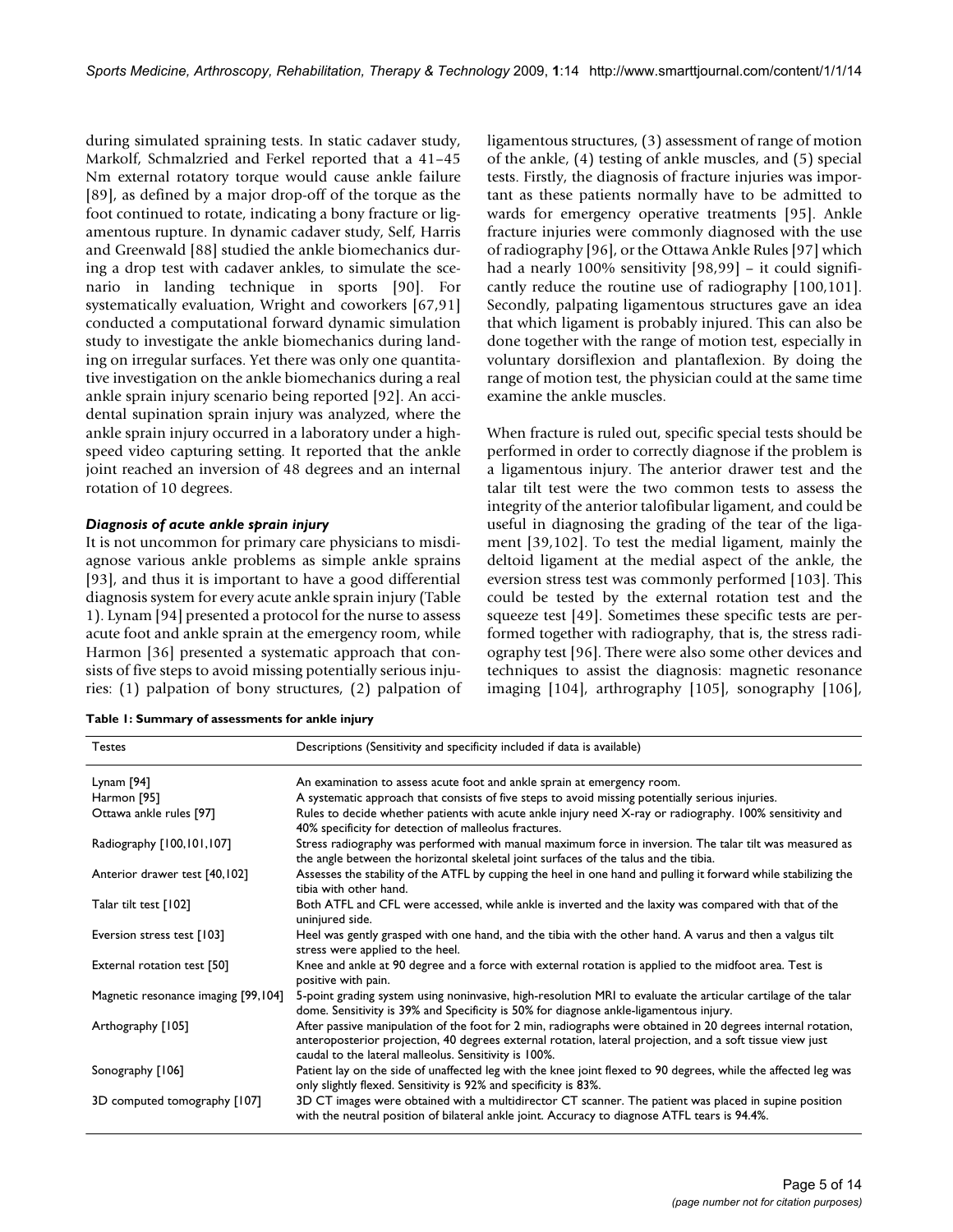three-dimensional computed tomography [107], bone scintography [99], and arthroscopic diagnosis [108].

Beside ligamentous injuries, the problem could be a tendon rupture. The rupture of the Achilles tendon at the rear ankle could be examined by Thompson test [109], where the calf of the patient was squeezed with knee flexed. If the foot moved with the plantar flexion maneuver, the Achilles tendon was at least partially intact. Peroneal tendon rupture was less sensitive to the physical examination such as subluxation test and stress radiographic assessment, and may sometimes require tendonscopy [110] or surgical exploration [111,112] to confirm the diagnosis.

# *Grading systems for evaluating acute ankle ligamentous sprain*

There were numerous grading systems to grade an acute ankle ligamentous sprain injury [113], as summarized in Table 2. The two most basic systems were the Anatomic System which grades the injury in three grades accordingly to the ligaments that have been damaged, and the American Medical Association Standard Nomenclature System which considers the severity of the injury to the ligaments [114]. There were also some three-grade systems that grade the injury according to combined clinical presentation from the anatomical damage, severity of injury, and associated injuries of the surrounding structures [115- 117]. Davis and Trevino [118] presented a staging system which consisted of four grades with some sub-grading to grade an ankle injury accordingly to the pathology, that was the damage to the ligamentous structure, and also the instability as presented clinically. Mann and coworkers [113] devised a practical system for outpatient clinical use. It was based on three items – pain, swelling and inability to walk. Each item was rated with 0 to 3 points  $(0 =$ none,  $1 = \text{mild}$ ,  $2 = \text{moderate}$ ,  $3 = \text{severe}$ , and a total score was summed up for the final grading: Grade I: 1–3 points, Grade II: 4–6 points, Grade III: 7–9 points.

For dynamic functional evaluation, Kaikkonen, Kannus and Jarvinen [119] devised a performance test protocol with scoring scale, which consisted of three questions on subjective assessment, two clinical measurements on the ankle, two muscle strength tests, one ankle functional stability test and one balancing test, for evaluating ankle injuries. The total score correlated very well with the isokinetic strength test of the ankle, the subjective opinion about the recovery, and also the subjective function assessment, and thus the protocol was practical for clinical evaluation of ankle sprain injury. de Bie and coworkers [120] derived an ankle functional scoring system which evaluated the pain, instability, weight bearing, swelling and gait pattern and added up to a score of 100. Clanton [114] devised another system that related to the treatment protocols requested. The system consisted of two main classes which categorized the injured ankle as a stable or unstable one. The stable group was suggested to receive symptomatic treatment for pain relief. For the unstable category, another sub-category classified the patient to be non-athletes or older patients, and young active athletes.

| Table 2: Summary of grading scales to classify ankle sprain injury. |  |  |  |  |  |
|---------------------------------------------------------------------|--|--|--|--|--|
|                                                                     |  |  |  |  |  |

| Grading scale                                                         | Description                                                                                                                                                                       | Grading                                                                                                                                                                                                                                                          | Static/dynamic |
|-----------------------------------------------------------------------|-----------------------------------------------------------------------------------------------------------------------------------------------------------------------------------|------------------------------------------------------------------------------------------------------------------------------------------------------------------------------------------------------------------------------------------------------------------|----------------|
| American Medical Association<br>Standard Nomenclature System<br>[114] | Considers the severity of the injury to the<br>ligaments.                                                                                                                         |                                                                                                                                                                                                                                                                  | <b>Static</b>  |
| Davis and Trevino [118]                                               | Grading according to pathology, ie the damage<br>to the ligamentous structure and also the<br>instability presented clinincally.                                                  | Fours grades with some sub-grading.                                                                                                                                                                                                                              | <b>Static</b>  |
| Mann $[113]$                                                          | Grading according to swelling, sensitivity to<br>pressure, drawer test, tilt test, ability of jumping,<br>running, cutting.                                                       | Each of the three item is rated with 0-3<br>points ( $0 =$ none, $1 =$ mild, $2 =$ moderate, 3<br>= severe), a total score for final grading:<br>Grade I: I-3 points, Grade II: 4-6 points,<br>Grade III 7-9 points.                                             | Static         |
| Jaikkomen, Kannus and Jarvinen<br>[119]                               | Three questions on subjective assessment, two<br>clinical measurements on the ankle, two muscle<br>strength tests, one ankle functional stability test<br>and one balancing test. | Four classes grading system. Score for fully<br>normal ankle was 100, the total score of 85<br>to 100 was graded as excellent, 70–80 as<br>good, 55–65 as fair and $>$ = 50 as poor.                                                                             | Dynamic        |
| De Bie el. Al. [120]                                                  | Evaluates the pain, instability, weight bearing,<br>swelling and gait pattern and adds up to a score<br>of $100$ .                                                                | Cutoff point for being healed was defined<br>as obtaining more than 75 points on a<br>function score and scoring less than two<br>out of 12 points on the palpation or stress<br>test. To score as being able to walk,<br>minimal 35 points need to be obtained. | Dynamic        |
| Clanton [114]                                                         | Relates to the treatment protocols requested.                                                                                                                                     | Stable or unstable ankle (subgrade of non-<br>athletics, older patients and young active<br>athletes).                                                                                                                                                           | Dynamic        |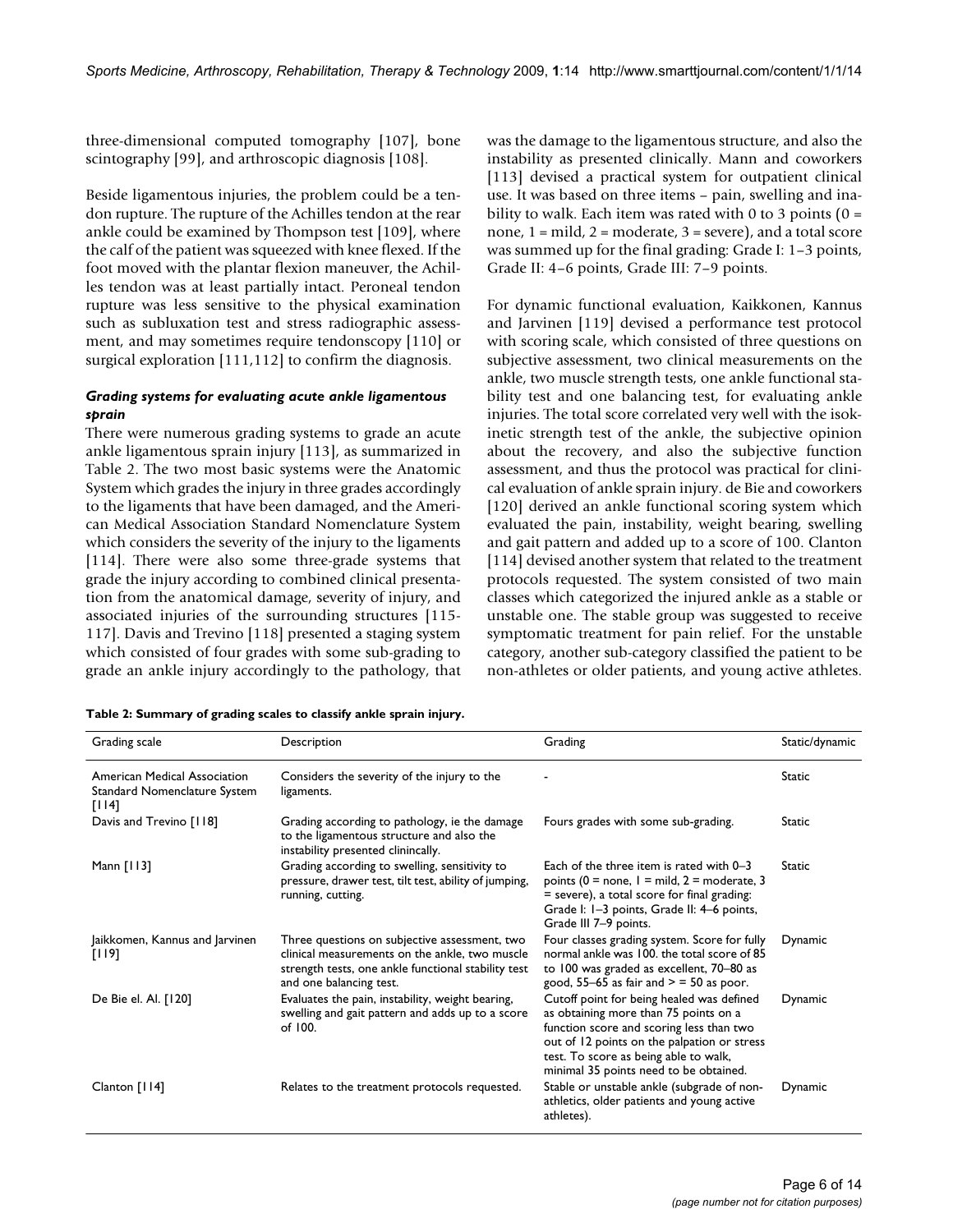Non-athletes and older patients were suggested to receive functional treatment. For the young active athletes group, there was one more layer to divide the patients to be with negative stress radiograph findings, with positive tibiotalar stress radiograph findings, and with subtalar instability. Those with positive tibio-talar instability were suggested to consider operative surgical repair of the ligament complex.

# *Management of acute ankle ligamentous sprain*

When an acute ankle ligamentous sprain happened, it was often the team physician to give immediate on-field care to the injured athletes [121]. The aim was to remove the injured athlete from the field and protect the athlete from further injury, instead of to diagnose the injury immediately, as the accuracy of an on-field diagnosis was reported to be inadequate [122]. Table 3 shows the details of some common treatments. Most commonly, the RICE (Rest, Ice-cooling, Compression, Elevation) treatment was delivered to the patients both on-field [123] and at the accident and emergency department [124,125]. Cryotherapy, or ice-cooling, may help in reducing pain in the first week after the injury [126], however, compression and elevation could only decrease ankle swelling temporarily and the effect lasted for less than five minutes after the limb was returned to a gravity-dependent position [127], and may even lead to discomfort and the need for analgesia after the application of the double Tubigrip compression bandage [128].

In five days after the initial injury, the sensitivity of physical examination to ankle injury improved gradually after the pain and swelling had diminished [129]. Appropriate treatments could be delivered accordingly to the diagnosis of the injured ankle. There was a general consensus to conservatively treat grade I and II ankle ligamentous injuries with functional exercises [130-132]. Trevino, Davis and Hecht [133] and Mattacola and Dwyer [134] presented some functional treatment protocols to manage ankle ligament injuries, which consisted of various modalities such as flexibility exercises, strength and balancing training, ankle joint proprioception and muscular strength training, isometric and isotonic strength training, and even exercises in water. Kerkhoffs and coworkers [135] conducted a systematic review and reported that functional exercises were more effective than immobilization in terms of return to sports, return to work, reduce persistent swelling, restore ankle stability, restore range of motion, and patient satisfaction.

The effect of other conservative treatments was reported by different research groups. Boyce, Quigley and Campbell [136] reported that the use of an Aircast ankle brace produced significant improvement in ankle joint function in 10 days and one month compared with an elastic support bandage. Madras and Barr [137] reported that ankle disk training on wobble board were effective in enhancing single leg balance and reducing recurrent sprain injury, while Osborne and coworkers [138] and Sheth and cow-

| Treatment                                                  | Effect                                                                                                                                                    | Detail                                                                                                                                                                                                                                                                                                                                                           |
|------------------------------------------------------------|-----------------------------------------------------------------------------------------------------------------------------------------------------------|------------------------------------------------------------------------------------------------------------------------------------------------------------------------------------------------------------------------------------------------------------------------------------------------------------------------------------------------------------------|
| Aircast ankle brace [136]                                  | Significant improvement in ankle joint function<br>at both 10 days and one month compared with<br>standard management with an elastic support<br>bandage. | Application of a semi-rigid ankle brace consists<br>of two contured thermoplastic lateral straps<br>lined with foam pads and designed to fit against<br>the medial and lateral malleoli of the ankle<br>joint. The aircells can be supplemented with<br>additional air through an inlet port. The rigid<br>sidewalls are held in place with Velcro<br>strapping. |
| Elastic support bandage [136]                              | Inprove single-leg-stance balance and might<br>decrease the likelihood of future sprains.                                                                 |                                                                                                                                                                                                                                                                                                                                                                  |
| Training on wobble board [137]                             | Anteroposterior and mediolateral stability<br>improved after training.                                                                                    | Patient practices balancing on a rectangular or<br>square platform with a single plane-rounded<br>fulcrum underneath that extends the width of<br>the board.                                                                                                                                                                                                     |
| Ankle disk training [138,139]                              | Balanced improved after training.                                                                                                                         | Patients have to balance the circular platform<br>with hemispherical ball underneath, without<br>allowing the edges of the platform to touch the<br>floor.                                                                                                                                                                                                       |
| Imagery [141]                                              | Greater muscle endurance than the control<br>group.                                                                                                       | Movement imagery, including visual imagery of<br>movement itself and imagery of kinaesthetic<br>sensations.                                                                                                                                                                                                                                                      |
| Resistive walking boot [146]                               |                                                                                                                                                           | Patients' ankle were immobilize by walking<br>boot with aircast support and compression<br>wrap in the first 0-5 days after injury.                                                                                                                                                                                                                              |
| Traditional Chinese medicine methods<br>$[141, 147 - 150]$ |                                                                                                                                                           | Drug treatment, electroacupuncture, massages.                                                                                                                                                                                                                                                                                                                    |

**Table 3: Summary of the treatment Methods for ankle sprain injury.**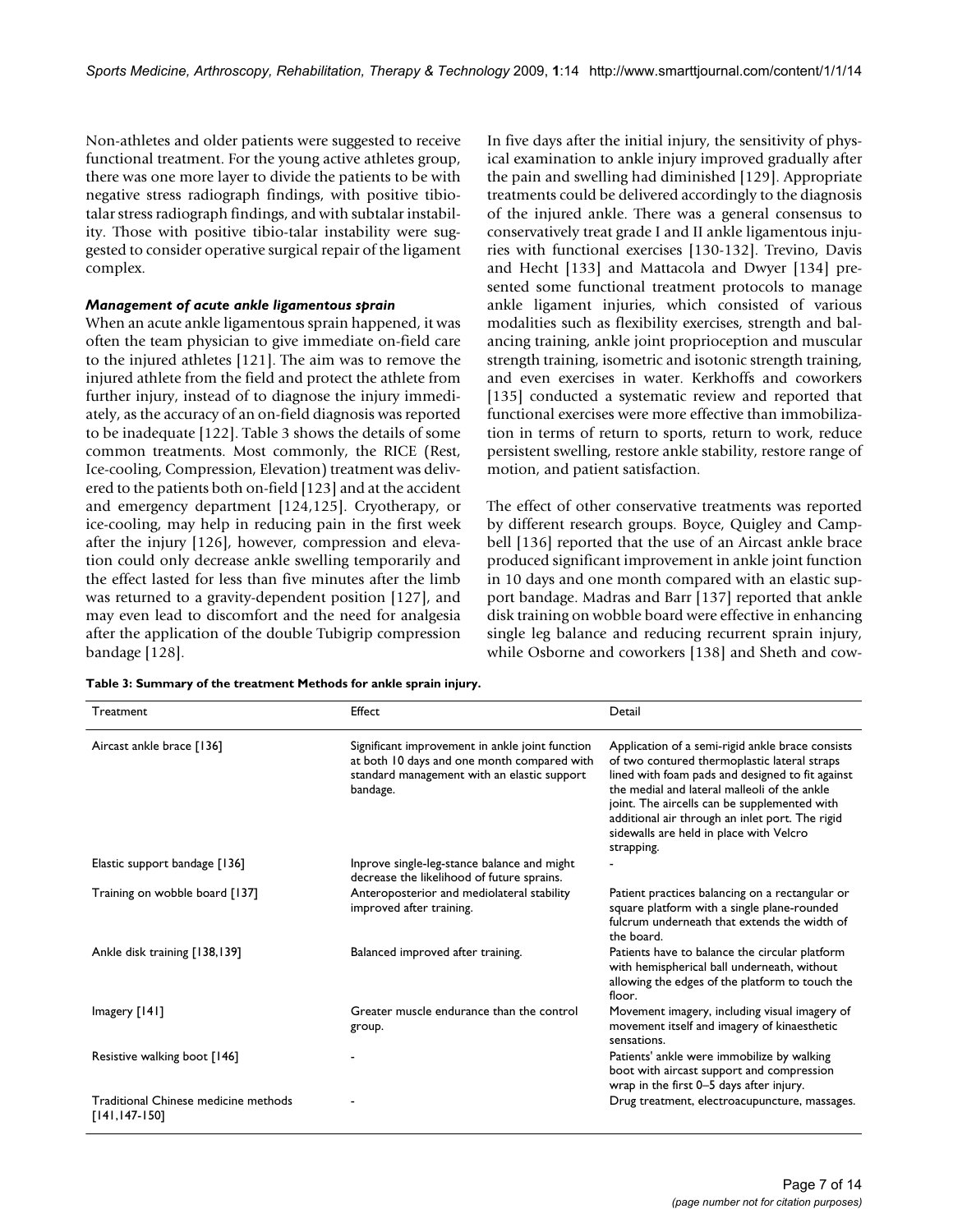orkers [139] reported the effect of ankle disk training in enhancing peroneal muscle reaction time. De Simoni and coworkers [140] suggested that a 12-week prescription of orthosis was effective in improving functional stability at the ankle joint. Recently, Christakou, Zervas and Lavallee [141] suggested that imagery may be effective in improving muscle endurance in the rehabilitation of grade II ankle sprain.

For grade III ankle sprain, the treatment was still controversial [131]. Some surgeons recommended surgical repair [142], and some favored non-operative conservative treatment [143]. In 2000, Pijnenburg and coworkers [144] conducted a meta-analysis and suggested that primary operative repair of lateral ankle ligaments led to better results concerning recurrent giving way and pain on activity when compared with conservative treatment. However, in 2002, the same research group [145] conducted another systematic review which concluded that there was still insufficient information to recommend surgery over conservative treatment, or vice versa. Lynch and Renstrom [130] commented that surgical treatment to ankle lateral complex may induce some serious, though infrequent complications. Functional conservative treatment was free of complications, and did not produce late symptoms than surgical repair and casting, therefore, there was a growing consensus to treat grade III sprains firstly with conservative functional treatment. If such treatment failed to enhance ankle function after a considerable period of time, surgical repair could be performed. Karlsson and Sancone [146] suggested that immobilization should never be used, not even in severe ankle sprain injury, as it may result in joint stiffness, muscle atrophy, and loss of proprioception.

For syndesmosis ligamentous sprains, the common treatment was to prescribe a walking boot for four to six weeks [147]. The walking boot provided resistance to avoid the distal tibia and fibula to separate apart – a motion that imposed stress on the interosseous tibiofibular ligament between the distal tibia and fibula. The prescription lasted for four to six weeks for the interosseous tibiafibular ligament to heal.

Lastly, traditional Chinese medicine methods, such as herbs, massage and acupuncture, were well applied in China or managing sports injuries. They were treated as a kind of effective alternative method, especially in treating ankle ligamentous sprain injury. The effect was already widely reported in the Chinese literature, and also in numerous studies in the English literature, on its analgesic effect to relieve pain [148], reduce swelling [149] and edema [150], restoring normal ankle function [151,152].

## *Sequela of ankle ligamentous sprain*

Injuries to the lateral ligament of the ankle often led to ankle instability [153]. Previous studies reported that 74% of the patients who suffered from an inversion ankle sprain injury had persisting symptoms 1.5–4 years after the injury [154], in which 10–30% of patients may have chronic symptoms such as persistent synovitis or tendinitis, ankle stiffness, swelling, pain, muscle weakness and frequent giving-way [130]. Yeung and colleagues [34] conducted an epidemiology study and reported that for ankles sprained 1–4 times, the major residual problem was pain (24–28%), while for ankle sprained five times or more, instability problems arose and became the major sequela (38%). Chronic ankle instability was commonly divided into mechanical ankle instability and functional ankle instability [85,155]. Mechanical ankle instability referred to abnormal laxity of the ligementous restraints, while functional ankle instability referred to normal ligamentous restraint but abnormal function with recurrent episodes of ankle giving-way [130]. Hubbard and Hertel [156] suggested that mechanical ankle instability may lead to functional ankle instability, however, Birmingham and coworkers [157] reported that functional ankle instability could exist in the absence of mechanical ankle instability.

Chronic ankle instability could be diagnosed by various methods, including imaging [158], arthroscopic diagnosis [159], and some functional scoring system such as the Foot and Ankle Disability Index [160], Ankle Activity Score [161], and the Cumberland Ankle Instability Tool [162]. It could lead to a delayed peroneal muscle reaction time [163], an inferior ankle kinesthesia and joint position sense [164], inferior proprioception and evertor strength [19]. In dynamic motions, it caused significant ankle biomechanics changes in gait [165-167], in single leg drop jump [168], in hopping [169], in cutting maneuver [170], and in figure-of-eight running and side hopping [171]. Beside chronic ankle instability, injuries to the lateral ligament of the ankle may also occasionally lead to ankle osteoarthritis [172], sinus tarsi syndrome and subtalar joint instability [173], and osteochondral defect at the talar dome [174].

## *Prevention of sport-related ankle sprain injury*

Garrick and Requa [175] were the first research group to attempt to prevent ankle sprain injury. They reported that high-top shoe and prophylactic ankle taping were effective in reducing the ankle sprain injury rate among a group of 2,562 basketball players during a one year study period. In 1987, van Mechelen, Hlobil and Kemper [176] proposed a "sequence of injury prevention" which described how sport injury-related studies came together to form the research framework. The first step was to identify the extent of the sports injury problem by epidemiol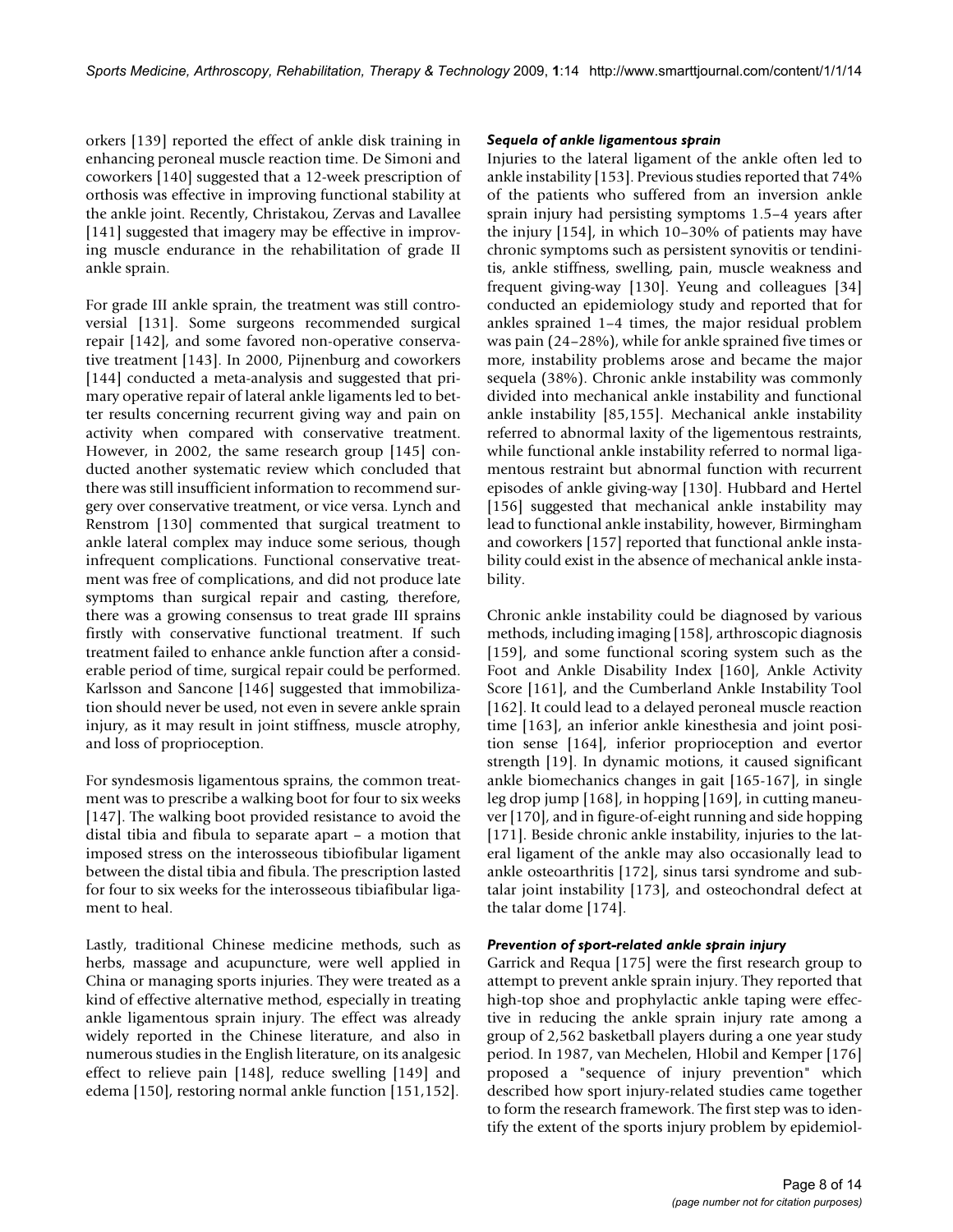ogy studies. The second step established the aetiology and mechanism of injuries and the third step designed and introduced preventive measures. Finally, the effectiveness of the preventive measures was assessed by repeating the original epidemiology study (step one). From that time, numerous studies had been conducted to evaluate different strategies for ankle sprain injury prevention. The strategies could be divided into prophylactic devices, functional training, technique training, change of game rules, and education. [177].

For prophylactic devices, most attempts were on taping, bracing, and orthosis. The similarity of these devices was to wrap the ankle joint from the foot segment to the shank segment. Some studies suggested that these devices provided a mechanical support to resist the ankle inversion moment [178,179], but some suggested that it instead improved the proprioception and joint position sense [180-182] and thus maintained a proper anatomical position during landing [68,183]. The effectiveness of these devices in reducing the ankle sprain injury rate was reported in numerous studies [70,184-186]. The role of shoe in ankle sprain prevention was less clear [186]. Barrett and Bilisko [187] suggested that high-top shoe limited extreme range of motion, reduced the external stress, and enhanced proprioception of the ankle joint, while Robbins, Waked and Rappel [182] argued that modern athletic footwear impaired proprioception. In a combination, Rovere and coworkers [188] suggested a low-top shoe with a laced ankle stabilizer was effective in reducing ankle sprain injury.

Most functional training protocols consisted of stability and postural control exercises [189]. For examples, wobble balance board or ankle disk were often used in stability training [190], and their effects was demonstrated in various studies [139,191,192]. Technique training was also prescribed by some research groups. For example, Stasinopoulos [193] devised a technical training program on take off and landing technique during attack and two man blocks for volleyball players which was effective in reducing ankle sprain occurrence. The aim was to coach the players to perform a quick and long final approach step and jump straight to avoid landing on the centre line under the net or on the feet of other players. Scase and coworkers [194] devised a program to coach a group of junior elite Australian football player with safe landing, falling, rolling, and recovery skills, to avoid the common injury mechanism which was to land badly. The program was evaluated to be successful in reducing the incidence of ankle sprain injury, especially landing-related injury.

Game rules also played significant contribute to the occurrence of injury. Andersen, Engebretsen and Bahr [195] reported that less than one-third of the injuries seen on

video were called foul in a one-year prospective study on the Norwegian professional football league. They concluded that there may be a need for an improvement of the game rules to protect players from dangerous play. In volleyball, Reeser and coworkers [196] proposed a change of rule to make any centreline contact within the conflict zone between the attacker and blocker a fault, as they believed that the majority of ankle sprain injury in volleyball happened when the players collided near the net. In rugby, injuries were believed to have association with match speed and the impact forces during physical collision and tackles. Gabbett [197] introduced a limited interchange rule to the game, and found that the injury rate was significantly reduced in a one-year prospective study. It was suggested that the match speed and impact forces were reduced because the players got fatigued due to the limited interchange rule. Last but not the least, education to athletes was also important. In a three-day netball competition in New South Wales in Australia and 1995, Hume and Steele [198] reported that only 5.1% wore high-cut shoes even if this was advised before the competition. Furthermore, although players had been advised to seek immediate treatment when injured, 54.7% of players finished the game before seeking treatment. They suggested that compliance to advice from sports medicine specialists, together with the research into the effectiveness of different injury prevention strategies, were both important to the injury prevention and safety promotion in sports [199].

# **Conclusion**

This paper summarizes the current understanding on acute ankle ligamentous sprain injury, which is the most common single type of sport-related trauma. As there is a global trend of mass participation in recreational sports, treating and preventing ankle sprain injury will become essential topics in sports medicine. Inadequate management to ankle sprain injury may lead to various sequelae and problems like functional instability and osteoarthritis. This article presents the ankle anatomy as the fundamentals, which is essential for understanding the injury and the subsequent research and improvement in treatment and prevention. Anterior talofibular ligament (ATFL) was the weakest ligament in the lateral ankle was most often getting injured in ligamentous sprain injury. Risk factors, aetiology and mechanism of ankle sprain injury were presented from a summary of previous studies. Players with a history of ankle sprain, wearing shoes with air cells in the bell and players who did not stretch before exercising were 4.9, 4.3 and 2.6 times more likely to sprain their ankle. Foot positioning and the reaction time of the lateral peroneal muscles were identified as the aetiology of ankle sprain injury. While in ankle supination sprain, there was an ankle inversion plus internal twisting of the foot, plantarlfexion with the subtalar joint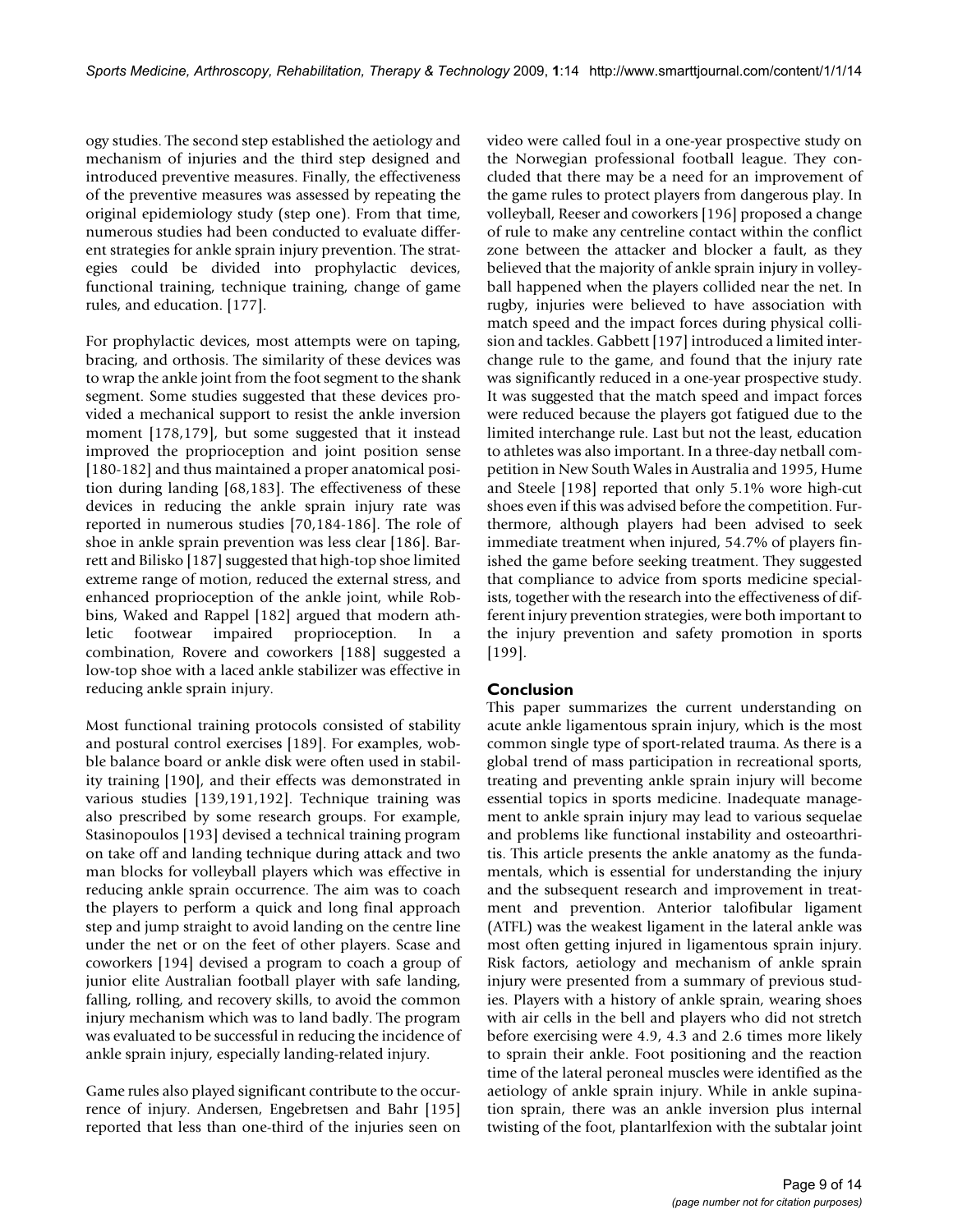adducting and inverting, and sometimes external rotation of the lower leg. A 41–45 Nm external rotatory torque would cause ankle failure. For examining the injury, diagnostic techniques and grading systems are introduced. Ankle fractures were commonly diagnosed with radiography or the Ottawa Ankle Rules. Anterior drawer test and talar tilt test were commonly used to identify ligamentous injury, while Thompson test, tendonscopy and radio graphic assessment were used to examine tendon rupture. Different grading system classify different injury level by the severity of injury to the ligaments, combined clinical presentation, the instability of ankle, and some consider multiple discipline with a scoring scale. The management, sequela and some suggestions of preventive strategies to be implemented are introduced. RICE treatment was commonly applied on-field, while Cryotherapy, ice-cooling were used in the first week after injury. Several functional treatment, braces and traditional Chinese medicine methods were usually applied after five days of injury. This review allows the reader to catch up with the previous researches on ankle sprain injury, and facilitate the future research idea on sport-related ankle sprain injury.

#### **Competing interests**

The authors declare that they have no competing interests.

#### **Authors' contributions**

DTPF conducted the revise and drafted the manuscript. YYC and KMM assisted in compiling the data and summary. PSHY interpreted the findings and critically revised the manuscript. KMC conceived and coordinated the study. All authors read and approved the final manuscript.

#### **Acknowledgements**

This study was made possible by equipment/resources donated by The Hong Kong Jockey Club Charities Trust.

#### **References**

- 1. Fong DTP, Hong Y, Chan LK, Yung PSH, Chan KM: **[A systematic](http://www.ncbi.nlm.nih.gov/entrez/query.fcgi?cmd=Retrieve&db=PubMed&dopt=Abstract&list_uids=17190537) [review on ankle injury and ankle sprain in sports.](http://www.ncbi.nlm.nih.gov/entrez/query.fcgi?cmd=Retrieve&db=PubMed&dopt=Abstract&list_uids=17190537)** *Sports Medicine* 2007, **37(1):**73-94.
- 2. Fong DTP, Man CY, Yung PSH, Cheung SY, Chan KM: **[Sport-related](http://www.ncbi.nlm.nih.gov/entrez/query.fcgi?cmd=Retrieve&db=PubMed&dopt=Abstract&list_uids=18538772) [ankle injuries attending an accident and emergency depart](http://www.ncbi.nlm.nih.gov/entrez/query.fcgi?cmd=Retrieve&db=PubMed&dopt=Abstract&list_uids=18538772)[ment.](http://www.ncbi.nlm.nih.gov/entrez/query.fcgi?cmd=Retrieve&db=PubMed&dopt=Abstract&list_uids=18538772)** *Injury* 2008, **39(10):**1222-1227.
- 3. Chan KM, Fong DTP, Hong Y, Yung PSH, Lui PPY: **Orthopaedic sport biomechanics – a new paradigm.** *Clinical Biomechanics* 2008, **23(1 Supp):**21-30.
- 4. Burnham JM: **[Exercise is medicine: health benefits of regular](http://www.ncbi.nlm.nih.gov/entrez/query.fcgi?cmd=Retrieve&db=PubMed&dopt=Abstract&list_uids=9707695) [physical activity.](http://www.ncbi.nlm.nih.gov/entrez/query.fcgi?cmd=Retrieve&db=PubMed&dopt=Abstract&list_uids=9707695)** *The Journal of the Louisiana State Medical Society* 1998, **150(7):**319-323.
- 5. Hong Kong Sports Development Board: *Sports Participation Survey 2001. Hong Kong* 2003.
- 6. Hui SC, Morrow JR: **Level of participation and knowledge of physical activity in Hong Kong Chinese adults and their association with age.** *Journal of Aging and Physical Activity* 2001, **9(4):**372-385.
- 7. Hui SSC, Thomas N, Tomlinson B: **Relationship between physical activity, fitness, and CHD risk factors in middle-age Chinese.** *Journal of Physical Activity and Health* 2005, **2(3):**307-323.
- 8. Hong Kong Amateur Athletic Association: *Event history of Standard Chartered Hong Kong Marathon. Hong Kong* 2008.
- 9. Chan KM, Yuan Y, Li CK, Chien P, Tsang G: **[Sports causing most](http://www.ncbi.nlm.nih.gov/entrez/query.fcgi?cmd=Retrieve&db=PubMed&dopt=Abstract&list_uids=8130966) [injuries in Hong Kong.](http://www.ncbi.nlm.nih.gov/entrez/query.fcgi?cmd=Retrieve&db=PubMed&dopt=Abstract&list_uids=8130966)** *British Journal of Sports Medicine* 1993, **27(4):**263-267.
- 10. de Loes M, Goldie I: **[Incidence rate of injuries during sport](http://www.ncbi.nlm.nih.gov/entrez/query.fcgi?cmd=Retrieve&db=PubMed&dopt=Abstract&list_uids=3253240) [activity and physical exercise in a rural Swedish municipality:](http://www.ncbi.nlm.nih.gov/entrez/query.fcgi?cmd=Retrieve&db=PubMed&dopt=Abstract&list_uids=3253240) [incidence rates in 17 sports.](http://www.ncbi.nlm.nih.gov/entrez/query.fcgi?cmd=Retrieve&db=PubMed&dopt=Abstract&list_uids=3253240)** *International Journal of Sports Medicine* 1988, **9(6):**461-467.
- 11. Jones RS, Taggart T: **[Sport related injuries attending the acci](http://www.ncbi.nlm.nih.gov/entrez/query.fcgi?cmd=Retrieve&db=PubMed&dopt=Abstract&list_uids=7921909)[dent and emergency department.](http://www.ncbi.nlm.nih.gov/entrez/query.fcgi?cmd=Retrieve&db=PubMed&dopt=Abstract&list_uids=7921909)** *British Journal of Sports Medicine* 1994, **28(2):**110-111.
- 12. Abernethy L, MacAuley D: **[Impact of school sports injury.](http://www.ncbi.nlm.nih.gov/entrez/query.fcgi?cmd=Retrieve&db=PubMed&dopt=Abstract&list_uids=12893724)** *British Journal of Sports Medicine* 2003, **37(4):**354-355.
- 13. Shephard RJ: **[Can we afford to exercise, given current injury](http://www.ncbi.nlm.nih.gov/entrez/query.fcgi?cmd=Retrieve&db=PubMed&dopt=Abstract&list_uids=12810731) [rates?](http://www.ncbi.nlm.nih.gov/entrez/query.fcgi?cmd=Retrieve&db=PubMed&dopt=Abstract&list_uids=12810731)** *Injury Prevention* 2003, **9(2):**99-100.
- 14. Fahlstrom M, Yeap JS, Alfredson H, Soderman K: **Shoulder pain a common problem in world-class badminton players.** *Scandinavian Journal of Medicine and Science in Sports* 2006, **16(3):**168-173.
- 15. Orchard J, Hoskins W: **[For debate: consensus injury definitions](http://www.ncbi.nlm.nih.gov/entrez/query.fcgi?cmd=Retrieve&db=PubMed&dopt=Abstract&list_uids=17513910) [in team sports should focus on missed playing time.](http://www.ncbi.nlm.nih.gov/entrez/query.fcgi?cmd=Retrieve&db=PubMed&dopt=Abstract&list_uids=17513910)** *Clinical Journal of Sport Medicine* 2007, **17(3):**192-196.
- 16. Knowles SB, Marshall SW, Miller T, Spicer R, Bowling JM, Loomis D, Millikan RW, Yang J, Mueller FO: **[Cost of injuries from a prospec](http://www.ncbi.nlm.nih.gov/entrez/query.fcgi?cmd=Retrieve&db=PubMed&dopt=Abstract&list_uids=18056320)[tive cohort study of North Carolina high school athletes.](http://www.ncbi.nlm.nih.gov/entrez/query.fcgi?cmd=Retrieve&db=PubMed&dopt=Abstract&list_uids=18056320)** *Injury Prevention* 2007, **13(6):**416-421.
- 17. Jensen SL, Andresen BK, Mencke S, Nielsen PT: **[Epidemiology of](http://www.ncbi.nlm.nih.gov/entrez/query.fcgi?cmd=Retrieve&db=PubMed&dopt=Abstract&list_uids=9524518) [ankle fractures. A prospective population-based study of 212](http://www.ncbi.nlm.nih.gov/entrez/query.fcgi?cmd=Retrieve&db=PubMed&dopt=Abstract&list_uids=9524518) [cases in Aalborg, Denmark.](http://www.ncbi.nlm.nih.gov/entrez/query.fcgi?cmd=Retrieve&db=PubMed&dopt=Abstract&list_uids=9524518)** *Acta Orthopaedica Scandinavica* 1998, **69(1):**48-50.
- 18. Hertel J: **[Functional instability following lateral ankle sprain.](http://www.ncbi.nlm.nih.gov/entrez/query.fcgi?cmd=Retrieve&db=PubMed&dopt=Abstract&list_uids=10840868)** *Sports Medicine* 2000, **29(5):**361-371.
- 19. Willems TM, Witvrouw E, Verstuyft J, Vaes P, De Clercq D: **[Propri](http://www.ncbi.nlm.nih.gov/entrez/query.fcgi?cmd=Retrieve&db=PubMed&dopt=Abstract&list_uids=12937572)[oception and muscle strength in subjects with a history of](http://www.ncbi.nlm.nih.gov/entrez/query.fcgi?cmd=Retrieve&db=PubMed&dopt=Abstract&list_uids=12937572) [ankle sprains and chronic instability.](http://www.ncbi.nlm.nih.gov/entrez/query.fcgi?cmd=Retrieve&db=PubMed&dopt=Abstract&list_uids=12937572)** *Journal of Athletic Training* 2002, **37(4):**487-493.
- 20. Fu AS, Hui-Chan CW: **[Ankle joint proprioception and postural](http://www.ncbi.nlm.nih.gov/entrez/query.fcgi?cmd=Retrieve&db=PubMed&dopt=Abstract&list_uids=16000667) [control in basketball players with bilateral ankle sprains.](http://www.ncbi.nlm.nih.gov/entrez/query.fcgi?cmd=Retrieve&db=PubMed&dopt=Abstract&list_uids=16000667)** *American Journal of Sports Medicine* 2005, **33(8):**1174-1182.
- 21. Airaksinen O: **Changes in posttraumatic ankle joint mobility, pain, and edema following intermittent pneumatic compression therapy.** *Archives in Physical Medicine and Rehabilitation* 1989, **70(4):**341-344.
- 22. Gerber JP, Williams GN, Scoville CR, Arciero RA, Taylor DC: **Persistent disability associated with ankle sprains: a prospective examination of an athletic population.** *Foot and Ankle International* 1998, **19(10):**653-660.
- 23. Drawer S, Fuller ĆW: [Perceptions of retired professional soc](http://www.ncbi.nlm.nih.gov/entrez/query.fcgi?cmd=Retrieve&db=PubMed&dopt=Abstract&list_uids=11867490)**[cer players about the provision of support services before](http://www.ncbi.nlm.nih.gov/entrez/query.fcgi?cmd=Retrieve&db=PubMed&dopt=Abstract&list_uids=11867490) [and after retirement.](http://www.ncbi.nlm.nih.gov/entrez/query.fcgi?cmd=Retrieve&db=PubMed&dopt=Abstract&list_uids=11867490)** *British Journal of Sports Medicine* 2002, **36(1):**33-38.
- 24. Lohmander LS, Englund PM, Dahl LL, Roos EM: **[The long-term con](http://www.ncbi.nlm.nih.gov/entrez/query.fcgi?cmd=Retrieve&db=PubMed&dopt=Abstract&list_uids=17761605)[sequence of anterior cruciate ligament and meniscus inju](http://www.ncbi.nlm.nih.gov/entrez/query.fcgi?cmd=Retrieve&db=PubMed&dopt=Abstract&list_uids=17761605)[ries: osteoarthritis.](http://www.ncbi.nlm.nih.gov/entrez/query.fcgi?cmd=Retrieve&db=PubMed&dopt=Abstract&list_uids=17761605)** *American Journal of Sports Medicine* 2007, **35(10):**1756-1769.
- 25. Marchi AG, Di Bello D, Messi G, Gazzola G: **[Permanent sequelae](http://www.ncbi.nlm.nih.gov/entrez/query.fcgi?cmd=Retrieve&db=PubMed&dopt=Abstract&list_uids=10490437) [in sports injuries: a population based study.](http://www.ncbi.nlm.nih.gov/entrez/query.fcgi?cmd=Retrieve&db=PubMed&dopt=Abstract&list_uids=10490437)** *Archives of Disease in Childhood* 1999, **81(4):**324-328.
- 26. Adirim TA, Cheng TL: **[Overview of injuries in the young athlete.](http://www.ncbi.nlm.nih.gov/entrez/query.fcgi?cmd=Retrieve&db=PubMed&dopt=Abstract&list_uids=12477379)** *Sports Medicine* 2003, **33(1):**75-81.
- 27. Hootman JM, Dick R, Agel J: **[Epidemiology of collegiate injuries](http://www.ncbi.nlm.nih.gov/entrez/query.fcgi?cmd=Retrieve&db=PubMed&dopt=Abstract&list_uids=17710181) [for 15 sports: summary and recommendations for injury pre](http://www.ncbi.nlm.nih.gov/entrez/query.fcgi?cmd=Retrieve&db=PubMed&dopt=Abstract&list_uids=17710181)[vention initiatives.](http://www.ncbi.nlm.nih.gov/entrez/query.fcgi?cmd=Retrieve&db=PubMed&dopt=Abstract&list_uids=17710181)** *Journal of Athletic Training* 2007, **42(2):**311-319.
- 28. Purves S, Chan KM: **Injury profile of runners in the 1987 Hong Kong International Marathon.** *The Journal of The Hong Kong Physiotherapy Association* 1987, **9:**24-28.
- 29. Garrick JG, Requa RK: **[The epidemiology of foot and ankle inju](http://www.ncbi.nlm.nih.gov/entrez/query.fcgi?cmd=Retrieve&db=PubMed&dopt=Abstract&list_uids=2900695)[ries in sports.](http://www.ncbi.nlm.nih.gov/entrez/query.fcgi?cmd=Retrieve&db=PubMed&dopt=Abstract&list_uids=2900695)** *Clinics in Sports Medicine* 1988, **7(1):**29-36.
- 30. Ferran NA, Maffulli N: **Epidemiology of sprains of the lateral** Foot and Ankle Clinics 2006, **11(3):**659-662.
- 31. MacAuley D: Ankle injuries: same joint, different sports. Med*icine and Science in Sports and Exercise* 1999, **31(7 Supp):**409-411.
- 32. Woods C, Hawkins R, Hulse M, Hodson A: **[The Football Associa](http://www.ncbi.nlm.nih.gov/entrez/query.fcgi?cmd=Retrieve&db=PubMed&dopt=Abstract&list_uids=12782548)[tion Medical Research Programme: an audit of injuries in](http://www.ncbi.nlm.nih.gov/entrez/query.fcgi?cmd=Retrieve&db=PubMed&dopt=Abstract&list_uids=12782548) [professional football: an analysis of ankle sprains.](http://www.ncbi.nlm.nih.gov/entrez/query.fcgi?cmd=Retrieve&db=PubMed&dopt=Abstract&list_uids=12782548)** *British Journal of Sports Medicine* 2003, **37(3):**233-238.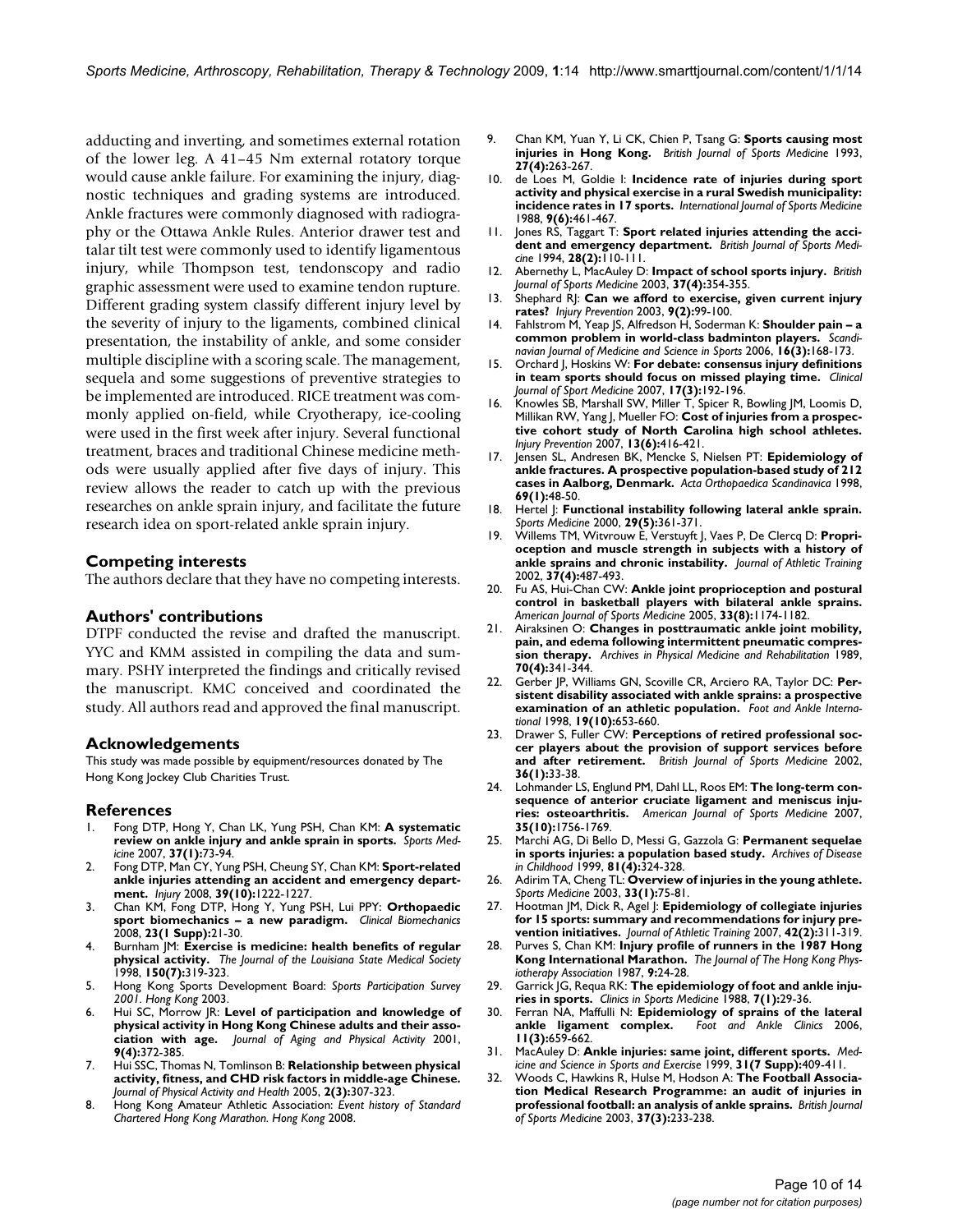- 33. Renstrom PA, Konradsen L: **[Ankle ligament injuries.](http://www.ncbi.nlm.nih.gov/entrez/query.fcgi?cmd=Retrieve&db=PubMed&dopt=Abstract&list_uids=9132202)** *British Journal of Sports Medicine* 1997, **31(1):**11-20.
- 34. Yeung MS, Chan KM, So CH, Yuan WY: **[An epidemiological sur](http://www.ncbi.nlm.nih.gov/entrez/query.fcgi?cmd=Retrieve&db=PubMed&dopt=Abstract&list_uids=7921910)[vey on ankle sprain.](http://www.ncbi.nlm.nih.gov/entrez/query.fcgi?cmd=Retrieve&db=PubMed&dopt=Abstract&list_uids=7921910)** *British Journal of Sports Medicine* 1994, **28(2):**112-116.
- 35. Attarian DE, McCrackin HJ, DeVito DP, McElhaney JE, Garrett WE: **Biomechanical characteristics of human ankle ligaments.** *Foot and Ankle* 1985, **6(2):**54-58.
- 36. Harmon KG: **The ankle examination.** *Primary Care; Clinics in Office Practice* 2004, **31(4):**1025-1037.
- 37. Bozkurt M, Doral MN: **Anatomic factors and biomechanics in ankle instability.** *Foot and Ankle Clinics* 2006, **11(3):**451-463.
- 38. Attarian DE, McCrackin HJ, DeVito DP, McElhaney JE, Garrett WE: **[A biomechanical study of human ankle ligaments and autog](http://www.ncbi.nlm.nih.gov/entrez/query.fcgi?cmd=Retrieve&db=PubMed&dopt=Abstract&list_uids=4073343)[enous reconstructive grafts.](http://www.ncbi.nlm.nih.gov/entrez/query.fcgi?cmd=Retrieve&db=PubMed&dopt=Abstract&list_uids=4073343)** *American Journal of Sports Medicine* 1985, **13(6):**377-381.
- 39. Bennett WF: **[Lateral ankle sprains. Part I: Anatomy, biome](http://www.ncbi.nlm.nih.gov/entrez/query.fcgi?cmd=Retrieve&db=PubMed&dopt=Abstract&list_uids=8041572)[chanics, diagnosis, and natural history.](http://www.ncbi.nlm.nih.gov/entrez/query.fcgi?cmd=Retrieve&db=PubMed&dopt=Abstract&list_uids=8041572)** *Orthopaedic Review* 1994, **23(5):**381-387.
- 40. Burks RT, Morgan J: **[Anatomy of the lateral ankle ligaments.](http://www.ncbi.nlm.nih.gov/entrez/query.fcgi?cmd=Retrieve&db=PubMed&dopt=Abstract&list_uids=8129114)** *American Journal of Sports Medicine* 1994, **22(1):**72-77.
- 41. Stephens MM, Sammarco GJ: **The stabilizing role of the lateral ligament complex around the ankle and subtalar joints.** *Foot and Ankle* 1992, **13(3):**130-136.
- 42. Nigg BM, Skarvan G, Frank CB, Yeadon MR: **Elongation and forces of ankle ligaments in a physiological range of motion.** *Foot and Ankle* 1990, **11(1):**30-40.
- 43. Bahr R, Pena F, Shine J, Lew WD, Engebretsen L: **Ligament force and joint motion in the intact ankle: a cadaveric study.** *Knee Surgery Sports Traumatology Arthroscopy* 1998, **6(2):**115-121.
- 44. Viladot A, Lorenzo JC, Salazar J, Rodriquez A: **The subtalar joint: embryology and morphology.** *Foot and Ankle* 1984, **5(2):**54-66.
- 45. Rockar PA Jr: **The subtalar joint: anatomy and joint motion.** *Journal of Orthopaedic and Sports Physical Therapy* 1995, **21(6):**361-372.
- 46. Perry J: **Anatomy and biomechanics of the hindfoot.** *Clinical Orthopaedics and Related Research* 1983:9-15.
- 47. Inman V: *The joints of the ankle* Baltimore, MD: Williams & Wilkins; 1976.
- 48. Harper MC: **The lateral ligamentous support of the subtalar joint.** *Foot and Ankle* 1991, **11(6):**354-358.
- 49. Pena FA, Coetzee JC: **Ankle syndesmosis injuries.** *Foot and Ankle Clinics* 2006, **11(1):**35-50.
- 50. Karrholm J, Hansson LI, Selvik G: **[Mobility of the lateral malleo](http://www.ncbi.nlm.nih.gov/entrez/query.fcgi?cmd=Retrieve&db=PubMed&dopt=Abstract&list_uids=4090949)[lus. A roentgen stereophotogrammetric analysis.](http://www.ncbi.nlm.nih.gov/entrez/query.fcgi?cmd=Retrieve&db=PubMed&dopt=Abstract&list_uids=4090949)** *Acta Orthopaedica Scandinavica* 1985, **56(6):**479-483.
- 51. Williams GN, Jones MH, Amendola A: **[Syndesmotic ankle sprains](http://www.ncbi.nlm.nih.gov/entrez/query.fcgi?cmd=Retrieve&db=PubMed&dopt=Abstract&list_uids=17519439) [in athletes.](http://www.ncbi.nlm.nih.gov/entrez/query.fcgi?cmd=Retrieve&db=PubMed&dopt=Abstract&list_uids=17519439)** *American Journal of Sports Medicine* 2007, **35(7):**1197-1207.
- 52. Jones MH, Amendola A: **Syndesmosis sprains of the ankle: A systematic review.** *Clinical Orthopaedics and Related Research* 2007:173-175.
- 53. Lysens R, Steverlynck A, Auweele Y van den, Lefevre J, Renson L, Claessens A, Ostyn M: **The predictability of sports injuries.** *Sports Medicine* 1984, **1(1):**6-10.
- 54. Barker HB, Beynnon BD, Renstrom PA: **[Ankle injury risk factors](http://www.ncbi.nlm.nih.gov/entrez/query.fcgi?cmd=Retrieve&db=PubMed&dopt=Abstract&list_uids=9068092) [in sports.](http://www.ncbi.nlm.nih.gov/entrez/query.fcgi?cmd=Retrieve&db=PubMed&dopt=Abstract&list_uids=9068092)** *Sports Medicine* 1997, **23(2):**69-74.
- 55. Beynnon BD, Murphy DF, Alosa DM: **[Predictive factors for lateral](http://www.ncbi.nlm.nih.gov/entrez/query.fcgi?cmd=Retrieve&db=PubMed&dopt=Abstract&list_uids=12937558) [ankle sprains: a literature review.](http://www.ncbi.nlm.nih.gov/entrez/query.fcgi?cmd=Retrieve&db=PubMed&dopt=Abstract&list_uids=12937558)** *Journal of Athletic Training* 2002, **37(4):**376-380.
- 56. Morrison KE, Kaminski TW: **[Foot characteristics in association](http://www.ncbi.nlm.nih.gov/entrez/query.fcgi?cmd=Retrieve&db=PubMed&dopt=Abstract&list_uids=17597955) [with inversion ankle injury.](http://www.ncbi.nlm.nih.gov/entrez/query.fcgi?cmd=Retrieve&db=PubMed&dopt=Abstract&list_uids=17597955)** *Journal of Athletic Training* 2007, **42(1):**135-142.
- 57. McKay GD, Goldie PA, Payne WR, Oakes BW: **[Ankle injuries in](http://www.ncbi.nlm.nih.gov/entrez/query.fcgi?cmd=Retrieve&db=PubMed&dopt=Abstract&list_uids=11273971) [basketball: injury rate and risk factors.](http://www.ncbi.nlm.nih.gov/entrez/query.fcgi?cmd=Retrieve&db=PubMed&dopt=Abstract&list_uids=11273971)** *British Journal of Sports Medicine* 2001, **35(2):**103-108.
- 58. Trojian TH, McKeag DB: **[Single leg balance test to identify risk](http://www.ncbi.nlm.nih.gov/entrez/query.fcgi?cmd=Retrieve&db=PubMed&dopt=Abstract&list_uids=16687483) [of ankle sprains.](http://www.ncbi.nlm.nih.gov/entrez/query.fcgi?cmd=Retrieve&db=PubMed&dopt=Abstract&list_uids=16687483)** *British Journal of Sports Medicine* 2006, **40(7):**610-613.
- 59. Tyler TF, McHugh MP, Mirabella MR, Mullaney MJ, Micholas SJ: **[Risk](http://www.ncbi.nlm.nih.gov/entrez/query.fcgi?cmd=Retrieve&db=PubMed&dopt=Abstract&list_uids=16260467) [factors for noncontact ankle sprains in high school football](http://www.ncbi.nlm.nih.gov/entrez/query.fcgi?cmd=Retrieve&db=PubMed&dopt=Abstract&list_uids=16260467) players: the role of previous ankle sprains and body mass [index.](http://www.ncbi.nlm.nih.gov/entrez/query.fcgi?cmd=Retrieve&db=PubMed&dopt=Abstract&list_uids=16260467)** *American Journal of Sports Medicine* 2006, **34(3):**471-475.
- 60. de Noronha M, Refshauge K, Herbert R, Kilbreath SL: **[Do voluntary](http://www.ncbi.nlm.nih.gov/entrez/query.fcgi?cmd=Retrieve&db=PubMed&dopt=Abstract&list_uids=16920769) [strength, proprioception, range of motion, or postural sway](http://www.ncbi.nlm.nih.gov/entrez/query.fcgi?cmd=Retrieve&db=PubMed&dopt=Abstract&list_uids=16920769) [predict occurrence of lateral ankle sprain?](http://www.ncbi.nlm.nih.gov/entrez/query.fcgi?cmd=Retrieve&db=PubMed&dopt=Abstract&list_uids=16920769)** *British Journal of Sports Medicine* 2006, **40(10):**824-828.
- 61. Orchard JW, Powell JW: **Risk of knee and ankle sprains under various weather conditions in American football.** *Medicine and Science in Sports and Exercise* 2003, **35(7):**1118-1123.
- 62. Eren OT, Kucukkaya M, Kabukcuoglu Y, Kuzgun U: **[The role of a](http://www.ncbi.nlm.nih.gov/entrez/query.fcgi?cmd=Retrieve&db=PubMed&dopt=Abstract&list_uids=14623669) [posteriorly positioned fibula in ankle sprain.](http://www.ncbi.nlm.nih.gov/entrez/query.fcgi?cmd=Retrieve&db=PubMed&dopt=Abstract&list_uids=14623669)** *American Journal of Sports Medicine* 2003, **31(6):**995-998.
- 63. Willems TM, Witvrouw E, Delbaere K, De Cock A, De Clercq D: **Relationship between gait biomechanics and inversion sprains: a prospective study of risk factors.** *Gait and Posture* 2005, **21(4):**379-387.
- 64. Willems TM, Witvrouw E, Delbaere K, Mahieu N, De Bourdeaudhuij I, De Clercq D: **[Intrinsic risk factors for inversion ankle sprains](http://www.ncbi.nlm.nih.gov/entrez/query.fcgi?cmd=Retrieve&db=PubMed&dopt=Abstract&list_uids=15716258) [in male subjects: a prospective study.](http://www.ncbi.nlm.nih.gov/entrez/query.fcgi?cmd=Retrieve&db=PubMed&dopt=Abstract&list_uids=15716258)** *American Journal of Sports Medicine* 2005, **33(3):**415-423.
- 65. Willems TM, Witvrouw E, Delbaere K, Philippaerts R, De Bourdeaudhuij I, De Clercq D: **Intrinsic risk factors for inversion ankle sprains in female – a prospective study.** *Scandinavian Journal of Medicine and Science in Sports* 2005, **15(5):**336-345.
- 66. Fuller EA: **[Center of pressure and its theoretical relationship](http://www.ncbi.nlm.nih.gov/entrez/query.fcgi?cmd=Retrieve&db=PubMed&dopt=Abstract&list_uids=10384754) [to foot pathology.](http://www.ncbi.nlm.nih.gov/entrez/query.fcgi?cmd=Retrieve&db=PubMed&dopt=Abstract&list_uids=10384754)** *Journal of the American Podiatric Medical Association* 1999, **89(6):**278-291.
- 67. Wright IC, Neptune RR, Bogert AJ van den, Nigg BM: **[The influence](http://www.ncbi.nlm.nih.gov/entrez/query.fcgi?cmd=Retrieve&db=PubMed&dopt=Abstract&list_uids=10708771) [of foot positioning on ankle sprains.](http://www.ncbi.nlm.nih.gov/entrez/query.fcgi?cmd=Retrieve&db=PubMed&dopt=Abstract&list_uids=10708771)** *Journal of Biomechanics* 2000, **33(5):**513-519.
- 68. Eils E, Rosenbaum D: **The main function of ankle braces is to control the joint position before landing.** *Foot and Ankle International* 2003, **24(3):**263-268.
- 69. Ashton-Miller JA, Ottaviani RA, Hutchinson C, Wojtys EM: **[What](http://www.ncbi.nlm.nih.gov/entrez/query.fcgi?cmd=Retrieve&db=PubMed&dopt=Abstract&list_uids=8947403) [best protects the inverted weightbearing ankle against fur](http://www.ncbi.nlm.nih.gov/entrez/query.fcgi?cmd=Retrieve&db=PubMed&dopt=Abstract&list_uids=8947403)ther inversion? Evertor muscle strength compares favorably [with shoe height, athletic tape, and three orthoses.](http://www.ncbi.nlm.nih.gov/entrez/query.fcgi?cmd=Retrieve&db=PubMed&dopt=Abstract&list_uids=8947403)** *American Journal of Sports Medicine* 1996, **24(6):**800-809.
- 70. Surve I, Schwellnus MP, Noakes T, Lombard C: **[A fivefold reduc](http://www.ncbi.nlm.nih.gov/entrez/query.fcgi?cmd=Retrieve&db=PubMed&dopt=Abstract&list_uids=7810782)[tion in the incidence of recurrent ankle sprains in soccer](http://www.ncbi.nlm.nih.gov/entrez/query.fcgi?cmd=Retrieve&db=PubMed&dopt=Abstract&list_uids=7810782) [players using the Sport-Stirrup orthosis.](http://www.ncbi.nlm.nih.gov/entrez/query.fcgi?cmd=Retrieve&db=PubMed&dopt=Abstract&list_uids=7810782)** *American Journal of Sports Medicine* 1994, **22(5):**601-606.
- 71. Dufek JS, Bates BT: **[Biomechanical factors associated with](http://www.ncbi.nlm.nih.gov/entrez/query.fcgi?cmd=Retrieve&db=PubMed&dopt=Abstract&list_uids=1763250) [injury during landing in jump sports.](http://www.ncbi.nlm.nih.gov/entrez/query.fcgi?cmd=Retrieve&db=PubMed&dopt=Abstract&list_uids=1763250)** *Sports Medicine* 1991, **12(5):**326-337.
- 72. Hopper D, Allison G, Fernandes N, O'Sullivan L, Wharton A: **Reliability of the peroneal latency in normal ankles.** *Clinical Orthopaedics and Related Research* 1998:159-165.
- 73. Vaes P, Duquet W, Van Gheluwe B: **[Peroneal reaction times and](http://www.ncbi.nlm.nih.gov/entrez/query.fcgi?cmd=Retrieve&db=PubMed&dopt=Abstract&list_uids=12937570) [eversion motor response in healthy and unstable ankles.](http://www.ncbi.nlm.nih.gov/entrez/query.fcgi?cmd=Retrieve&db=PubMed&dopt=Abstract&list_uids=12937570)** *Journal of Athletic Training* 2002, **37(4):**475-480.
- 74. Ty Hopkins J, McLoda T, McCaw S: **[Muscle activation following](http://www.ncbi.nlm.nih.gov/entrez/query.fcgi?cmd=Retrieve&db=PubMed&dopt=Abstract&list_uids=17165055) [sudden ankle inversion during standing and walking.](http://www.ncbi.nlm.nih.gov/entrez/query.fcgi?cmd=Retrieve&db=PubMed&dopt=Abstract&list_uids=17165055)** *European Journal of Applied Physiology* 2007, **99(4):**371-378.
- 75. Konradsen L, Olesen S, Hansen HM: **[Ankle sensorimotor control](http://www.ncbi.nlm.nih.gov/entrez/query.fcgi?cmd=Retrieve&db=PubMed&dopt=Abstract&list_uids=9474405) [and eversion strength after acute ankle inversion injuries.](http://www.ncbi.nlm.nih.gov/entrez/query.fcgi?cmd=Retrieve&db=PubMed&dopt=Abstract&list_uids=9474405)** *American Journal of Sports Medicine* 1998, **26(1):**72-77.
- 76. Konradsen L, Ravn JB: **[Prolonged peroneal reaction time in](http://www.ncbi.nlm.nih.gov/entrez/query.fcgi?cmd=Retrieve&db=PubMed&dopt=Abstract&list_uids=1889937) [ankle instability.](http://www.ncbi.nlm.nih.gov/entrez/query.fcgi?cmd=Retrieve&db=PubMed&dopt=Abstract&list_uids=1889937)** *International Journal of Sports Medicine* 1991, **12(3):**290-292.
- 77. Isakov E, Mizrahi J, Solzi P, Susak Z, Lotem M: **Response of the peroneal muscles to sudden inversion of the ankle during standing.** *International Journal of Sport Biomechanics* 1986, **2(2):**100-109.
- 78. Karlsson J, Andreasson GO: **[The effect of external ankle support](http://www.ncbi.nlm.nih.gov/entrez/query.fcgi?cmd=Retrieve&db=PubMed&dopt=Abstract&list_uids=1636854) [in chronic lateral ankle joint instability. An electromyo](http://www.ncbi.nlm.nih.gov/entrez/query.fcgi?cmd=Retrieve&db=PubMed&dopt=Abstract&list_uids=1636854)[graphic study.](http://www.ncbi.nlm.nih.gov/entrez/query.fcgi?cmd=Retrieve&db=PubMed&dopt=Abstract&list_uids=1636854)** *American Journal of Sports Medicine* 1992, **20(3):**257-261.
- 79. Konradsen L, Peura G, Beynnon B, Renstrom P: **[Ankle eversion](http://www.ncbi.nlm.nih.gov/entrez/query.fcgi?cmd=Retrieve&db=PubMed&dopt=Abstract&list_uids=15734242) [torque response to sudden ankle inversion torque response](http://www.ncbi.nlm.nih.gov/entrez/query.fcgi?cmd=Retrieve&db=PubMed&dopt=Abstract&list_uids=15734242) [in unbraced, braced, and pre-activated situations.](http://www.ncbi.nlm.nih.gov/entrez/query.fcgi?cmd=Retrieve&db=PubMed&dopt=Abstract&list_uids=15734242)** *Journal of Orthopaedic Research* 2005, **23(2):**315-321.
- 80. Konradsen L, Voigt M, Hojsgaard C: **[Ankle inversion injuries. The](http://www.ncbi.nlm.nih.gov/entrez/query.fcgi?cmd=Retrieve&db=PubMed&dopt=Abstract&list_uids=9006692) [role of the dynamic defense mechanism.](http://www.ncbi.nlm.nih.gov/entrez/query.fcgi?cmd=Retrieve&db=PubMed&dopt=Abstract&list_uids=9006692)** *American Journal of Sports Medicine* 1997, **25(1):**54-58.
- 81. Bahr R, Krosshaug T: **[Understanding injury mechanisms: a key](http://www.ncbi.nlm.nih.gov/entrez/query.fcgi?cmd=Retrieve&db=PubMed&dopt=Abstract&list_uids=15911600) [component of preventing injuries in sport.](http://www.ncbi.nlm.nih.gov/entrez/query.fcgi?cmd=Retrieve&db=PubMed&dopt=Abstract&list_uids=15911600)** *British Journal of Sports Medicine* 2005, **39(6):**324-329.
- 82. Krosshaug T, Andersen TE, Olsen OE, Myklebust G, Bahr R: **[Research approaches to describe the mechanisms of injuries](http://www.ncbi.nlm.nih.gov/entrez/query.fcgi?cmd=Retrieve&db=PubMed&dopt=Abstract&list_uids=15911601) [in sport: limitations and possibilities.](http://www.ncbi.nlm.nih.gov/entrez/query.fcgi?cmd=Retrieve&db=PubMed&dopt=Abstract&list_uids=15911601)** *British Journal of Sports Medicine* 2005, **39(6):**330-339.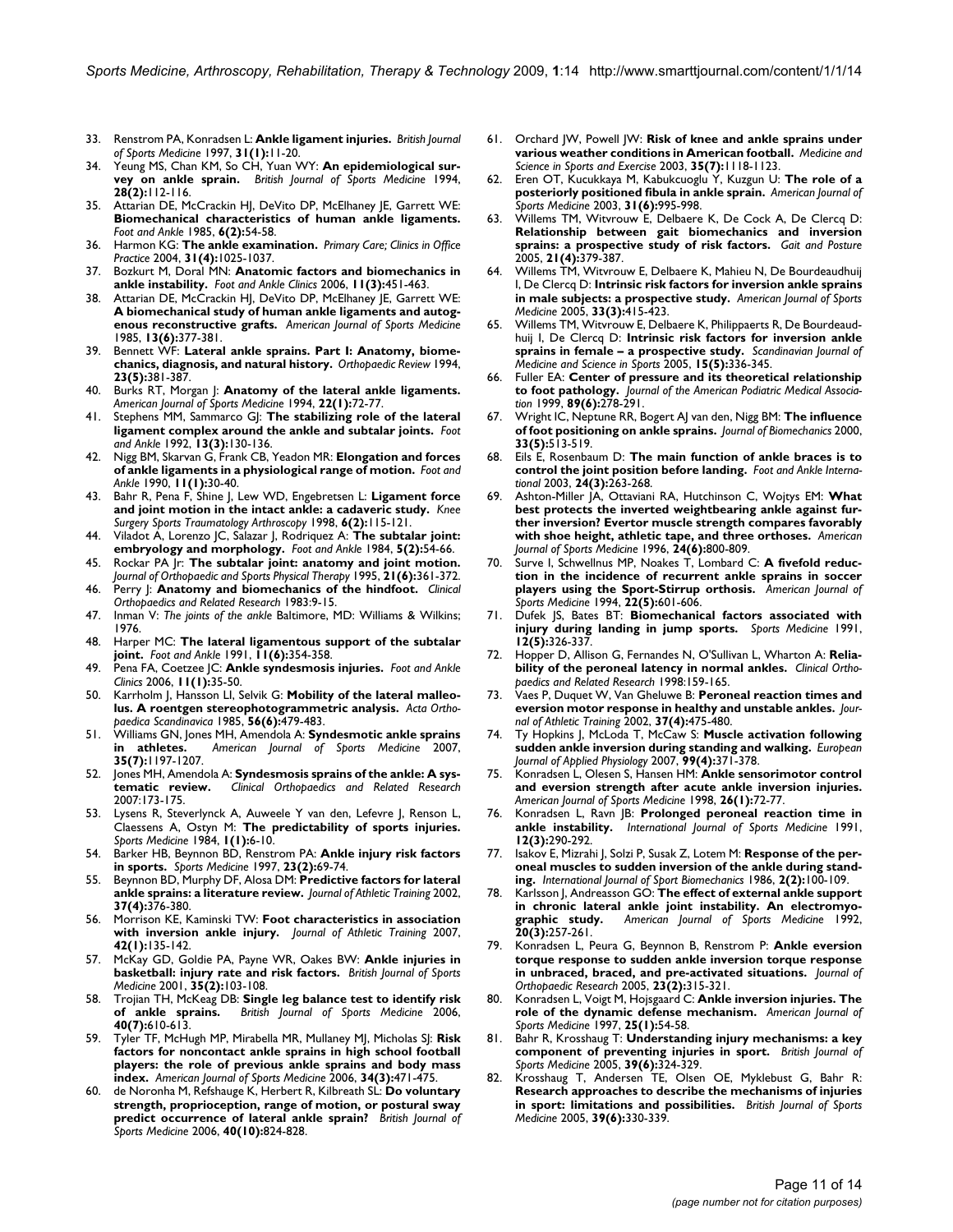- 83. Safran MR, Benedetti RS, Bartolozzi AR 3rd, Mandelbaum BR: **Lateral ankle sprains: a comprehensive review: part 1: etiology, pathoanatomy, histopathogenesis, and diagnosis.** *Medicine and Science in Sports and Exercise* 1999, **31(7 Supp):**429-437.
- 84. Vitale TD, Fallat LM: **[Lateral ankle sprains: evaluation and](http://www.ncbi.nlm.nih.gov/entrez/query.fcgi?cmd=Retrieve&db=PubMed&dopt=Abstract&list_uids=3403929) [treatment.](http://www.ncbi.nlm.nih.gov/entrez/query.fcgi?cmd=Retrieve&db=PubMed&dopt=Abstract&list_uids=3403929)** *Journal of Foot Surgery* 1988, **27(3):**248-258.
- 85. Hertel J: **[Functional anatomy, pathomechanics, and patho](http://www.ncbi.nlm.nih.gov/entrez/query.fcgi?cmd=Retrieve&db=PubMed&dopt=Abstract&list_uids=12937557)[physiology of lateral ankle instability.](http://www.ncbi.nlm.nih.gov/entrez/query.fcgi?cmd=Retrieve&db=PubMed&dopt=Abstract&list_uids=12937557)** *Journal of Athletic Training* 2002, **37(4):**364-375.
- 86. Stormont DM, Morrey BF, An KN, Cass JR: **[Stability of the loaded](http://www.ncbi.nlm.nih.gov/entrez/query.fcgi?cmd=Retrieve&db=PubMed&dopt=Abstract&list_uids=4051085) [ankle. Relation between articular restraint and primary and](http://www.ncbi.nlm.nih.gov/entrez/query.fcgi?cmd=Retrieve&db=PubMed&dopt=Abstract&list_uids=4051085) [secondary static restraints.](http://www.ncbi.nlm.nih.gov/entrez/query.fcgi?cmd=Retrieve&db=PubMed&dopt=Abstract&list_uids=4051085)** *American Journal of Sports Medicine* 1985, **13(5):**295-300.
- 87. Andersen TE, Floerenes TW, Arnason A, Bahr R: **Video analysis of the mechanisms for ankle injuries in football.** *American Journal of Sports Medicine* 2004, **32(1 Supp):**69-79.
- 88. Self BP, Harris S, Greenwald RM: **Ankle biomechanics during impact landings on uneven surfaces.** *Foot and Ankle International* 2000, **21(2):**138-144.
- 89. Markolf KL, Schmalzried TP, Ferkel RD: **Torsional strength of the ankle in vitro. The supination-external-rotation injury.** *Clinical Orthopaedics and Related Research* 1989:266-272.
- 90. Self BP, Paine D: **Ankle biomechanics during four landing techniques.** *Medicine and Science in Sports and Exercise* 2001, **33(8):**1338-1344.
- 91. Wright IC, Neptune RR, Bogert AJ van den, Nigg BM: **The effects of ankle compliance and flexibility on ankle sprains.** *Medicine and Science in Sports and Exercise* 2000, **32(2):**260-265.
- 92. Fong DTP, Hong Y, Shima Y, Krosshaug T, Yung PSH, Chan KM: **[Bio](http://www.ncbi.nlm.nih.gov/entrez/query.fcgi?cmd=Retrieve&db=PubMed&dopt=Abstract&list_uids=19188559)[mechanics of supination ankle sprain – a case report of an](http://www.ncbi.nlm.nih.gov/entrez/query.fcgi?cmd=Retrieve&db=PubMed&dopt=Abstract&list_uids=19188559) [accidental injury event in laboratory.](http://www.ncbi.nlm.nih.gov/entrez/query.fcgi?cmd=Retrieve&db=PubMed&dopt=Abstract&list_uids=19188559)** *American Journal of Sports Medicine* 2009, **37(4):**822-827.
- 93. LeBlanc KE: **Ankle problems masquerading as sprains.** *Primary Care; Clinics in Office Practice* 2004, **31(4):**1055-1067.
- 94. Lynam L: **[Assessment of acute foot and ankle sprains.](http://www.ncbi.nlm.nih.gov/entrez/query.fcgi?cmd=Retrieve&db=PubMed&dopt=Abstract&list_uids=16878848)** *Emergency Nurse* 2006, **14(4):**24-33.
- 95. Mak KH, Chan KM, Leung PC: **[Ankle fracture treated with the](http://www.ncbi.nlm.nih.gov/entrez/query.fcgi?cmd=Retrieve&db=PubMed&dopt=Abstract&list_uids=3967916) [AO principle – an experience with 116 cases.](http://www.ncbi.nlm.nih.gov/entrez/query.fcgi?cmd=Retrieve&db=PubMed&dopt=Abstract&list_uids=3967916)** *Injury* 1985, **16(4):**265-272.
- 96. Uys HD, Rijke AM: **[Clinical association of acute lateral ankle](http://www.ncbi.nlm.nih.gov/entrez/query.fcgi?cmd=Retrieve&db=PubMed&dopt=Abstract&list_uids=12435647) [sprain with syndesmotic involvement: a stress radiography](http://www.ncbi.nlm.nih.gov/entrez/query.fcgi?cmd=Retrieve&db=PubMed&dopt=Abstract&list_uids=12435647) [and magnetic resonance imaging study.](http://www.ncbi.nlm.nih.gov/entrez/query.fcgi?cmd=Retrieve&db=PubMed&dopt=Abstract&list_uids=12435647)** *American Journal of Sports Medicine* 2002, **30(6):**816-822.
- 97. Stiell I: **[Ottawa ankle rules.](http://www.ncbi.nlm.nih.gov/entrez/query.fcgi?cmd=Retrieve&db=PubMed&dopt=Abstract&list_uids=8616287)** *Canadian Family Physician* 1996, **42:**478-480.
- 98. DiGiovanni BF, Partal G, Baumhauer JF: **[Acute ankle injury and](http://www.ncbi.nlm.nih.gov/entrez/query.fcgi?cmd=Retrieve&db=PubMed&dopt=Abstract&list_uids=15062581) [chronic lateral instability in the athlete.](http://www.ncbi.nlm.nih.gov/entrez/query.fcgi?cmd=Retrieve&db=PubMed&dopt=Abstract&list_uids=15062581)** *Clinics in Sports Medicine* 2004, **23(1):**1-19.
- 99. Childs S: **[Acute ankle injury.](http://www.ncbi.nlm.nih.gov/entrez/query.fcgi?cmd=Retrieve&db=PubMed&dopt=Abstract&list_uids=10624277)** *Lippincott's Primary Care Practice* 1999, **3(4):**428-437.
- 100. Papacostas E, Malliaropoulos N, Papadopoulos A, Liouliakis C: **[Vali](http://www.ncbi.nlm.nih.gov/entrez/query.fcgi?cmd=Retrieve&db=PubMed&dopt=Abstract&list_uids=11726486)[dation of Ottawa ankle rules protocol in Greek athletes:](http://www.ncbi.nlm.nih.gov/entrez/query.fcgi?cmd=Retrieve&db=PubMed&dopt=Abstract&list_uids=11726486) study in the emergency departments of a district general [hospital and a sports injuries clinic.](http://www.ncbi.nlm.nih.gov/entrez/query.fcgi?cmd=Retrieve&db=PubMed&dopt=Abstract&list_uids=11726486)** *British Journal of Sports Medicine* 2001, **35(6):**445-447.
- 101. Leddy JJ, Smolinski RJ, Lawrence J, Snyder JL, Priore RL: **[Prospective](http://www.ncbi.nlm.nih.gov/entrez/query.fcgi?cmd=Retrieve&db=PubMed&dopt=Abstract&list_uids=9548106) [evaluation of the Ottawa Ankle Rules in a university sports](http://www.ncbi.nlm.nih.gov/entrez/query.fcgi?cmd=Retrieve&db=PubMed&dopt=Abstract&list_uids=9548106) medicine center. With a modification to increase specificity [for identifying malleolar fractures.](http://www.ncbi.nlm.nih.gov/entrez/query.fcgi?cmd=Retrieve&db=PubMed&dopt=Abstract&list_uids=9548106)** *American Journal of Sports Medicine* 1998, **26(2):**158-165.
- 102. Bahr R, Pena F, Shine J, Lew WD, Lindquist C, Tyrdal S, Engebretsen L: **[Mechanics of the anterior drawer and talar tilt tests. A](http://www.ncbi.nlm.nih.gov/entrez/query.fcgi?cmd=Retrieve&db=PubMed&dopt=Abstract&list_uids=9385242) [cadaveric study of lateral ligament injuries of the ankle.](http://www.ncbi.nlm.nih.gov/entrez/query.fcgi?cmd=Retrieve&db=PubMed&dopt=Abstract&list_uids=9385242)** *Acta Orthopaedica Scandinavica* 1997, **68(5):**435-441.
- 103. Hintermann B, Knupp M, Pagenstert GI: **Deltoid ligament injuries: diagnosis and management.** *Foot and Ankle Clinics* 2006, **11(3):**625-637.
- 104. Campbell SE: **[MRI of sports injuries of the ankle.](http://www.ncbi.nlm.nih.gov/entrez/query.fcgi?cmd=Retrieve&db=PubMed&dopt=Abstract&list_uids=16962424)** *Clinics in Sports Medicine* 2006, **25(4):**727-762.
- 105. van Dijk CN, Molenaar AH, Cohen RH, Tol JL, Bossuyt PM, Marti RK: **[Value of arthrography after supination trauma of the ankle.](http://www.ncbi.nlm.nih.gov/entrez/query.fcgi?cmd=Retrieve&db=PubMed&dopt=Abstract&list_uids=9638835)** *Skeletal Radiology* 1998, **27(5):**256-261.
- 106. Milz P, Milz S, Steinborn M, Mittlmeier T, Putz R, Reiser M: **[Lateral](http://www.ncbi.nlm.nih.gov/entrez/query.fcgi?cmd=Retrieve&db=PubMed&dopt=Abstract&list_uids=9524519) [ankle ligaments and tibiofibular syndesmosis. 13-MHz high](http://www.ncbi.nlm.nih.gov/entrez/query.fcgi?cmd=Retrieve&db=PubMed&dopt=Abstract&list_uids=9524519)[frequency sonography and MRI compared in 20 patients.](http://www.ncbi.nlm.nih.gov/entrez/query.fcgi?cmd=Retrieve&db=PubMed&dopt=Abstract&list_uids=9524519)** *Acta Orthopaedica Scandinavica* 1998, **69(1):**51-55.
- 107. Nakasa T, Fukuhara K, Adachi N, Ochi M: **[Evaluation of anterior](http://www.ncbi.nlm.nih.gov/entrez/query.fcgi?cmd=Retrieve&db=PubMed&dopt=Abstract&list_uids=16778636) [talofibular ligament lesion using 3-dimensional computed](http://www.ncbi.nlm.nih.gov/entrez/query.fcgi?cmd=Retrieve&db=PubMed&dopt=Abstract&list_uids=16778636) [tomography.](http://www.ncbi.nlm.nih.gov/entrez/query.fcgi?cmd=Retrieve&db=PubMed&dopt=Abstract&list_uids=16778636)** *Journal of Computer Assisted Tomography* 2006, **30(3):**543-547.
- 108. Philbin TM, Lee TH, Berlet GC: **[Arthroscopy for athletic foot and](http://www.ncbi.nlm.nih.gov/entrez/query.fcgi?cmd=Retrieve&db=PubMed&dopt=Abstract&list_uids=15062583) [ankle injuries.](http://www.ncbi.nlm.nih.gov/entrez/query.fcgi?cmd=Retrieve&db=PubMed&dopt=Abstract&list_uids=15062583)** *Clinics in Sports Medicine* 2004, **23(1):**35-53.
- 109. Morelli V, James E: **Achilles tendonopathy and tendon rupture: conservative versus surgical management.** *Primary Care; Clinics in Office Practice* 2004, **31(4):**1039-1054.
- 110. Scholten PE, van Dijk CN: **Tendoscopy of the peroneal tendons.** *Foot and Ankle Clinics* 2006, **11(2):**415-420.
- 111. Minoyama O, Uchiyama E, Iwaso H, Hiranuma K, Takeda Y: **[Two](http://www.ncbi.nlm.nih.gov/entrez/query.fcgi?cmd=Retrieve&db=PubMed&dopt=Abstract&list_uids=11867496) [cases of peroneus brevis tendon tear.](http://www.ncbi.nlm.nih.gov/entrez/query.fcgi?cmd=Retrieve&db=PubMed&dopt=Abstract&list_uids=11867496)** *British Journal of Sports Medicine* 2002, **36(1):**65-66.
- 112. Verheyen CP, Bras J, van Dijk CN: **[Rupture of both peroneal ten](http://www.ncbi.nlm.nih.gov/entrez/query.fcgi?cmd=Retrieve&db=PubMed&dopt=Abstract&list_uids=11101116)[dons in a professional athlete. A case report.](http://www.ncbi.nlm.nih.gov/entrez/query.fcgi?cmd=Retrieve&db=PubMed&dopt=Abstract&list_uids=11101116)** *American Journal of Sports Medicine* 2000, **28(6):**897-900.
- 113. Mann G, Nysha M, Constantini N, Matan Y, Renstrom P, Lynch SA: **Mechanics of injury, clinical presentation, and staging.** In *The Uns table Ankle* Edited by: Nyska M, Mann G. Human Kinetics; 2002:54-60.
- 114. Clanton TO: **Athletic injuries to the soft tissues of the foot and ankle.** In *Surgery of the Foot and Ankle* Edited by: Coughlin MJ, Mann RA. St Louis: Mosby; 1999:1090-1209.
- 115. Jackson DW, Ashley RL, Powell JW: **Ankle sprains in young athletes. Relation of severity and disability.** *Clinical Orthopaedics and Related Research* 1974:201-215.
- 116. Hamilton WG: **Sprained ankles in ballet dancers.** *Foot and Ankle* 1982, **3(2):**99-102.
- 117. Crichton KJ, Fricker PA, Purdam CR, Watson AS: **Injuries to the pelvis and lower limb.** In *Textbook of science and medicine in sport* Edited by: Bloomfield J, Fricker PA, Fitch KD. Massachusetts: Blackwell Scientific Publications; 1992:381-420.
- 118. Davis PF, Trevino S: **Ankle injuries.** In *The Foot and Ankle in Sport* Edited by: Baxter D. Mosby; 1995:147-169.
- 119. Kaikkonen A, Kannus P, Jarvinen M: **[A performance test protocol](http://www.ncbi.nlm.nih.gov/entrez/query.fcgi?cmd=Retrieve&db=PubMed&dopt=Abstract&list_uids=7943510) [and scoring scale for the evaluation of ankle injuries.](http://www.ncbi.nlm.nih.gov/entrez/query.fcgi?cmd=Retrieve&db=PubMed&dopt=Abstract&list_uids=7943510)** *American Journal of Sports Medicine* 1994, **22(4):**462-469.
- 120. de Bie RA, de Vet HC, Wildenberg FA van den, Lenssen FA, Knipschild PG: **[The prognosis of ankle sprains.](http://www.ncbi.nlm.nih.gov/entrez/query.fcgi?cmd=Retrieve&db=PubMed&dopt=Abstract&list_uids=9231846)** *International Journal of Sports Medicine* 1997, **18(4):**285-289.
- 121. Stanish WD, Evans NA: **The modern-day team physician: roles, responsibilities, and required qualifications.** In *F.I.M.S. Team Physician Manual* 2nd edition. Edited by: Chan KM, Micheli L, Smith A, Rolf C, Bachl N, Frontera W, Alenabi T. Hong Kong: CD Concept; 2006:3-11.
- 122. van Dijk CN, Mol BW, Lim LS, Marti RK, Bossuyt PMM: **[Diagnosis](http://www.ncbi.nlm.nih.gov/entrez/query.fcgi?cmd=Retrieve&db=PubMed&dopt=Abstract&list_uids=9065068) [of ligament rupture of the ankle joint. Physical examination,](http://www.ncbi.nlm.nih.gov/entrez/query.fcgi?cmd=Retrieve&db=PubMed&dopt=Abstract&list_uids=9065068) arthrography, stress radiography and sonography compared [in 160 patients after inversion trauma.](http://www.ncbi.nlm.nih.gov/entrez/query.fcgi?cmd=Retrieve&db=PubMed&dopt=Abstract&list_uids=9065068)** *Acta Orthopaedica Scandinavica* 1996, **67(6):**566-570.
- 123. Wolfe MW, Uhl TL, Mattacola CG, McCluskey LC: **[Management of](http://www.ncbi.nlm.nih.gov/entrez/query.fcgi?cmd=Retrieve&db=PubMed&dopt=Abstract&list_uids=11195774) [ankle sprains.](http://www.ncbi.nlm.nih.gov/entrez/query.fcgi?cmd=Retrieve&db=PubMed&dopt=Abstract&list_uids=11195774)** *American Family Physician* 2001, **63(1):**93-104.
- 124. Johannsen F, Langberg H: **The treatment of acute soft tissue trauma in Danish emergency rooms.** *Scandinavian Journal of Medicine and Science in Sports* 1997, **7(3):**178-181.
- 125. Cooke MW, Lamb SE, Marsh J, Dale J: **[A survey of current con](http://www.ncbi.nlm.nih.gov/entrez/query.fcgi?cmd=Retrieve&db=PubMed&dopt=Abstract&list_uids=14623832)[sultant practice of treatment of severe ankle sprains in](http://www.ncbi.nlm.nih.gov/entrez/query.fcgi?cmd=Retrieve&db=PubMed&dopt=Abstract&list_uids=14623832) [emergency departments in the United Kingdom.](http://www.ncbi.nlm.nih.gov/entrez/query.fcgi?cmd=Retrieve&db=PubMed&dopt=Abstract&list_uids=14623832)** *Emergency Medicine Journal* 2003, **20(6):**505-507.
- 126. Bleakley CM, McDonough SM, MacAuley DC, Bjordal J: **[Cryother](http://www.ncbi.nlm.nih.gov/entrez/query.fcgi?cmd=Retrieve&db=PubMed&dopt=Abstract&list_uids=16611722)[apy for acute ankle sprains: a randomised controlled study of](http://www.ncbi.nlm.nih.gov/entrez/query.fcgi?cmd=Retrieve&db=PubMed&dopt=Abstract&list_uids=16611722) [two different icing protocols.](http://www.ncbi.nlm.nih.gov/entrez/query.fcgi?cmd=Retrieve&db=PubMed&dopt=Abstract&list_uids=16611722)** *British Journal of Sports Medicine* 2006, **40(8):**700-705.
- 127. Tsang KK, Hertel J, Denegar CR: **[Volume decreases after eleva](http://www.ncbi.nlm.nih.gov/entrez/query.fcgi?cmd=Retrieve&db=PubMed&dopt=Abstract&list_uids=14737214)[tion and intermittent compression of postacute ankle](http://www.ncbi.nlm.nih.gov/entrez/query.fcgi?cmd=Retrieve&db=PubMed&dopt=Abstract&list_uids=14737214) [sprains are negated by gravity-dependent positioning.](http://www.ncbi.nlm.nih.gov/entrez/query.fcgi?cmd=Retrieve&db=PubMed&dopt=Abstract&list_uids=14737214)** *Journal of Athletic Training* 2003, **38(4):**320-324.
- 128. Watts BL, Armstrong B: **[A randomised controlled trial to deter](http://www.ncbi.nlm.nih.gov/entrez/query.fcgi?cmd=Retrieve&db=PubMed&dopt=Abstract&list_uids=11310462)[mine the effectiveness of double Tubigrip in grade 1 and 2](http://www.ncbi.nlm.nih.gov/entrez/query.fcgi?cmd=Retrieve&db=PubMed&dopt=Abstract&list_uids=11310462) [\(mild to moderate\) ankle sprains.](http://www.ncbi.nlm.nih.gov/entrez/query.fcgi?cmd=Retrieve&db=PubMed&dopt=Abstract&list_uids=11310462)** *Emergency Medicine Journal* 2001, **18(1):**46-50.
- 129. van Dijk CN, Lim LS, Bossuyt PM, Marti RK: **Physical examination is sufficient for the diagnosis of sprained ankles.** *Journal of Bone and Joint Surgery – British Volume* 1996, **78(6):**958-962.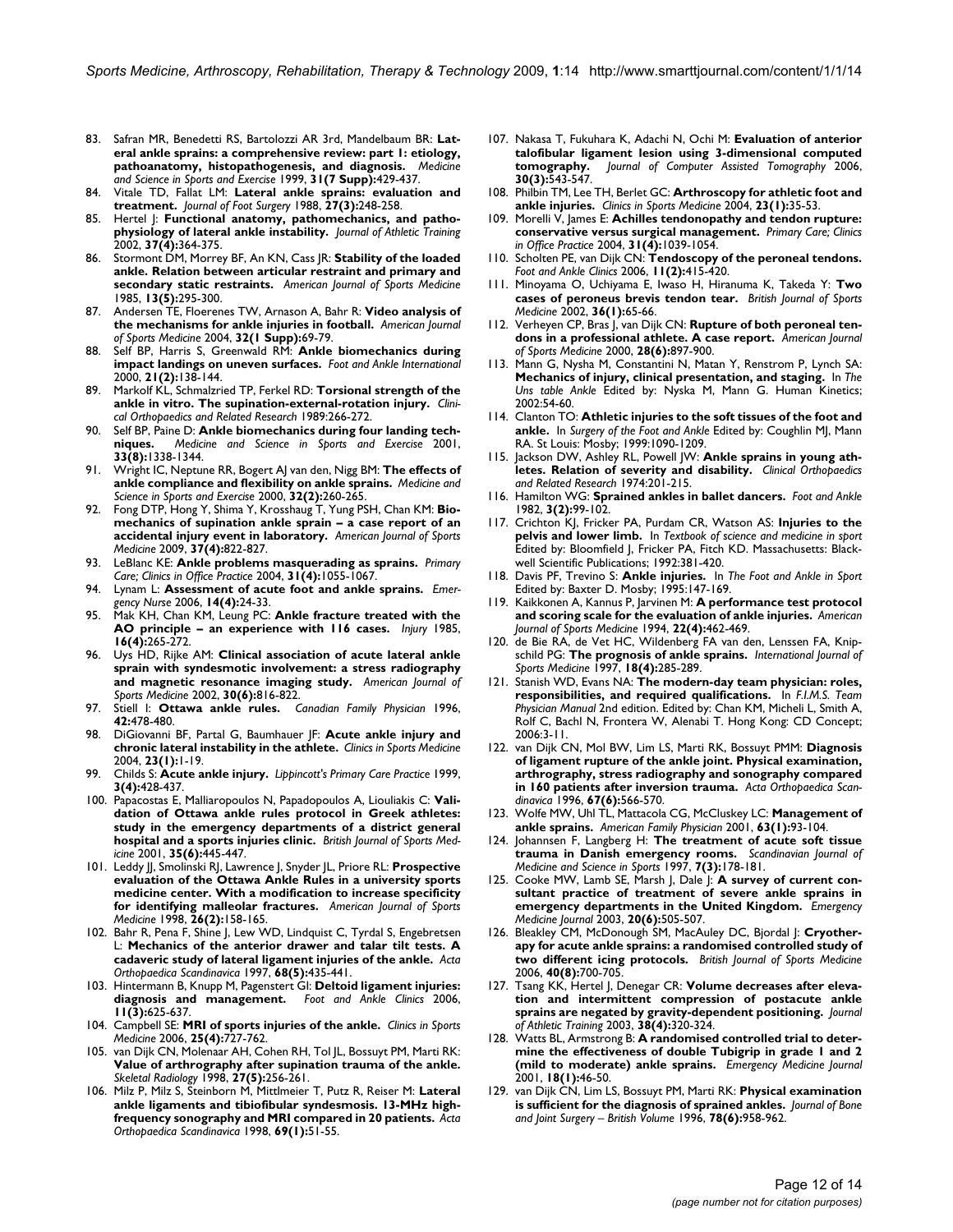- 130. Lynch SA, Renstrom PA: **[Treatment of acute lateral ankle liga](http://www.ncbi.nlm.nih.gov/entrez/query.fcgi?cmd=Retrieve&db=PubMed&dopt=Abstract&list_uids=10028133)[ment rupture in the athlete. Conservative versus surgical](http://www.ncbi.nlm.nih.gov/entrez/query.fcgi?cmd=Retrieve&db=PubMed&dopt=Abstract&list_uids=10028133) [treatment.](http://www.ncbi.nlm.nih.gov/entrez/query.fcgi?cmd=Retrieve&db=PubMed&dopt=Abstract&list_uids=10028133)** *Sports Medicine* 1999, **27(1):**61-71.
- 131. Safran MR, Zachazewski JE, Benedetti RS, Bartolozzi AR 3rd, Mandelbaum R: **Lateral ankle sprains: a comprehensive review: part 2: treatment and rehabilitation with an emphasis on the athlete.** *Medicine and Science in Sports and Exercise* 1999, **31(7 Supp):**438-447.
- 132. Osborne MD, Rizzo TD Jr: **[Prevention and treatment of ankle](http://www.ncbi.nlm.nih.gov/entrez/query.fcgi?cmd=Retrieve&db=PubMed&dopt=Abstract&list_uids=14719982) [sprain in athletes.](http://www.ncbi.nlm.nih.gov/entrez/query.fcgi?cmd=Retrieve&db=PubMed&dopt=Abstract&list_uids=14719982)** *Sports Medicine* 2003, **33(15):**1145-1150.
- 133. Trevino SG, Davis P, Hecht PJ: **[Management of acute and chronic](http://www.ncbi.nlm.nih.gov/entrez/query.fcgi?cmd=Retrieve&db=PubMed&dopt=Abstract&list_uids=8290222) [lateral ligament injuries of the ankle.](http://www.ncbi.nlm.nih.gov/entrez/query.fcgi?cmd=Retrieve&db=PubMed&dopt=Abstract&list_uids=8290222)** *Orthopedic Clinics of North America* 1994, **25(1):**1-16.
- 134. Mattacola CG, Dwyer MK: **[Rehabilitation of the ankle after](http://www.ncbi.nlm.nih.gov/entrez/query.fcgi?cmd=Retrieve&db=PubMed&dopt=Abstract&list_uids=12937563) [acute sprain or chronic instability.](http://www.ncbi.nlm.nih.gov/entrez/query.fcgi?cmd=Retrieve&db=PubMed&dopt=Abstract&list_uids=12937563)** *Journal of Athletic Training* 2002, **37(4):**413-429.
- 135. Kerkhoffs GM, Rowe BH, Assendelft WJ, Kelly KD, Struijs PA, van Dijk CN: **Immobilisation for acute ankle sprain. A systematic review.** *Archives of Orthopaedic and Trauma Surgery* 2001, **121(8):**462-471.
- 136. Boyce SH, Quigley MA, Campbell S: **[Management of ankle](http://www.ncbi.nlm.nih.gov/entrez/query.fcgi?cmd=Retrieve&db=PubMed&dopt=Abstract&list_uids=15665204) [sprains: a randomised controlled trial of the treatment of](http://www.ncbi.nlm.nih.gov/entrez/query.fcgi?cmd=Retrieve&db=PubMed&dopt=Abstract&list_uids=15665204) inversion injuries using an elastic support bandage or an Air[cast ankle brace.](http://www.ncbi.nlm.nih.gov/entrez/query.fcgi?cmd=Retrieve&db=PubMed&dopt=Abstract&list_uids=15665204)** *British Journal of Sports Medicine* 2005, **39(2):**91-96.
- 137. Madras D, Barr JB: **Rehabilitation for functional ankle instability.** *Journal of Sport Rehabilitation* 2003, **12(2):**133-142.
- 138. Osborne MD, Chou LS, Laskowski ER, Smith J, Kaufman KR: **[The](http://www.ncbi.nlm.nih.gov/entrez/query.fcgi?cmd=Retrieve&db=PubMed&dopt=Abstract&list_uids=11573922) [effect of ankle disk training on muscle reaction time in sub](http://www.ncbi.nlm.nih.gov/entrez/query.fcgi?cmd=Retrieve&db=PubMed&dopt=Abstract&list_uids=11573922)[jects with a history of ankle sprain.](http://www.ncbi.nlm.nih.gov/entrez/query.fcgi?cmd=Retrieve&db=PubMed&dopt=Abstract&list_uids=11573922)** *American Journal of Sports Medicine* 2001, **29(5):**627-632.
- 139. Sheth P, Yu B, Laskowski ER, An KN: **[Ankle disk training influ](http://www.ncbi.nlm.nih.gov/entrez/query.fcgi?cmd=Retrieve&db=PubMed&dopt=Abstract&list_uids=9240989)[ences reaction times of selected muscles in a simulated](http://www.ncbi.nlm.nih.gov/entrez/query.fcgi?cmd=Retrieve&db=PubMed&dopt=Abstract&list_uids=9240989) [ankle sprain.](http://www.ncbi.nlm.nih.gov/entrez/query.fcgi?cmd=Retrieve&db=PubMed&dopt=Abstract&list_uids=9240989)** *American Journal of Sports Medicine* 1997, **25(4):**538-543.
- 140. De Simoni C, Wetz HH, Zanetti M, Hodler J, Jacob J, Zollinger H: **Clinical examination and magnetic resonance imaging in the assessment of ankle sprains treated with an orthosis.** *Foot and Ankle International* 1996, **17(3):**177-182.
- 141. Christakou A, Zervas Y, Lavallee D: **[The adjunctive role of](http://www.ncbi.nlm.nih.gov/entrez/query.fcgi?cmd=Retrieve&db=PubMed&dopt=Abstract&list_uids=17050021) [imagery on the functional rehabilitation of a grade II ankle](http://www.ncbi.nlm.nih.gov/entrez/query.fcgi?cmd=Retrieve&db=PubMed&dopt=Abstract&list_uids=17050021) [sprain.](http://www.ncbi.nlm.nih.gov/entrez/query.fcgi?cmd=Retrieve&db=PubMed&dopt=Abstract&list_uids=17050021)** *Human Movement Science* 2007, **26(1):**141-154.
- 142. Brand RL, Collins MD, Templeton T: **[Surgical repair of ruptured](http://www.ncbi.nlm.nih.gov/entrez/query.fcgi?cmd=Retrieve&db=PubMed&dopt=Abstract&list_uids=7468896) [alteral ankle ligaments.](http://www.ncbi.nlm.nih.gov/entrez/query.fcgi?cmd=Retrieve&db=PubMed&dopt=Abstract&list_uids=7468896)** *American Journal of Sports Medicine* 1981, **9(1):**40-44.
- 143. Drez D Jr, Young JC, Waldman D, Shackleton R, Parker W: **[Nonop](http://www.ncbi.nlm.nih.gov/entrez/query.fcgi?cmd=Retrieve&db=PubMed&dopt=Abstract&list_uids=7125039)[erative treatment of double lateral ligament tears of the](http://www.ncbi.nlm.nih.gov/entrez/query.fcgi?cmd=Retrieve&db=PubMed&dopt=Abstract&list_uids=7125039) [ankle.](http://www.ncbi.nlm.nih.gov/entrez/query.fcgi?cmd=Retrieve&db=PubMed&dopt=Abstract&list_uids=7125039)** *American Journal of Sports Medicine* 1982, **10(4):**197-200.
- 144. Pijnenburg AC, van Dijk CN, Bossuyt PM, Marti RK: **Treatment of ruptures of the lateral ankle ligaments: a meta-analysis.** *Journal of Bone and Joint Surgery – American Volume* 2000, **82(6):**761-773.
- 145. Kerkhoffs GM, Rowe BH, Assendelft WJ, Kelly K, Struijs PA, van Dijk CN: **Immobilisation and functional treatment for acute lateral ankle ligament injuries in adults.** *Cochrane Database of Systematic Reviews* 2002:CD003762.
- 146. Karlsson J, Sancone M: **Management of acute ligament injuries of the ankle.** *Foot and Ankle Clinics* 2006, **11(3):**521-530.
- 147. Silvestri PG, Uhl TL, Madaleno JA, Johnson DL, Blackport RM: **Management of syndesmotic ankle sprains.** *Athletic Therapy Today* 2002, **7(5):**48-49.
- 148. Koo ST, Park YI, Lim KS, Chung K, Chung JM: **[Acupuncture anal](http://www.ncbi.nlm.nih.gov/entrez/query.fcgi?cmd=Retrieve&db=PubMed&dopt=Abstract&list_uids=12406517)[gesia in a new rat model of ankle sprain pain.](http://www.ncbi.nlm.nih.gov/entrez/query.fcgi?cmd=Retrieve&db=PubMed&dopt=Abstract&list_uids=12406517)** *Pain* 2002, **99(3):**423-431.
- 149. Mou ZX: **[Treatment of 31 cases of acute ankle sprain by punc](http://www.ncbi.nlm.nih.gov/entrez/query.fcgi?cmd=Retrieve&db=PubMed&dopt=Abstract&list_uids=3613643)[turing yangchi.](http://www.ncbi.nlm.nih.gov/entrez/query.fcgi?cmd=Retrieve&db=PubMed&dopt=Abstract&list_uids=3613643)** *Journal of Traditional Chinese Medicine* 1987, **7(1):**71.
- 150. Hahm TS: **[The effect of 2 Hz and 100 Hz electrical stimulation](http://www.ncbi.nlm.nih.gov/entrez/query.fcgi?cmd=Retrieve&db=PubMed&dopt=Abstract&list_uids=17449948) [of acupoint on ankle sprain in rats.](http://www.ncbi.nlm.nih.gov/entrez/query.fcgi?cmd=Retrieve&db=PubMed&dopt=Abstract&list_uids=17449948)** *Journal of Korean Medical Science* 2007, **22(2):**347-351.
- 151. Wu L, Jin Y: **Application of finger pressure to ankle sprains.** *Journal of Traditional Chinese Medicin* 1993, **13(4):**299-302.
- 152. Zhang F, Miao Y: **[ncture treatment for sprains of the ankle joint](http://www.ncbi.nlm.nih.gov/entrez/query.fcgi?cmd=Retrieve&db=PubMed&dopt=Abstract&list_uids=2277522) [in 354 cases.](http://www.ncbi.nlm.nih.gov/entrez/query.fcgi?cmd=Retrieve&db=PubMed&dopt=Abstract&list_uids=2277522)** *Journal of Traditional Chinese Medicine* 1990, **10(3):**207-208.
- 153. Freeman MA: **Instability of the foot after injuries to the lateral ligament of the ankle.** *Journal of Bone and Joint Surgery – British Volume* 1965, **47(4):**669-677.
- 154. Anandacoomarasamy A, Barnsley L: **[Long term outcomes of](http://www.ncbi.nlm.nih.gov/entrez/query.fcgi?cmd=Retrieve&db=PubMed&dopt=Abstract&list_uids=15728682) [inversion ankle injuries.](http://www.ncbi.nlm.nih.gov/entrez/query.fcgi?cmd=Retrieve&db=PubMed&dopt=Abstract&list_uids=15728682)** *British Journal of Sports Medicine* 2005, **39(3):**e14.
- 155. Krips R, de Vries J, van Dijk CN: **Ankle instability.** *Foot and Ankle Clinics* 2006, **11(2):**311-329.
- 156. Hubbard TJ, Hertel J: **[Mechanical contributions to chronic lat](http://www.ncbi.nlm.nih.gov/entrez/query.fcgi?cmd=Retrieve&db=PubMed&dopt=Abstract&list_uids=16526836)[eral ankle instability.](http://www.ncbi.nlm.nih.gov/entrez/query.fcgi?cmd=Retrieve&db=PubMed&dopt=Abstract&list_uids=16526836)** *Sports Medicine* 2006, **36(3):**263-277.
- 157. Birmingham TB, Chesworth BM, Hartsell HD, Stevenson AL, Lapenskie GL, Vandervoort AA: **Peak passive resistive torque at maximum inversion range of motion in subjects with recurrent ankle inversion sprains.** *Journal of Orthopaedic and Sports Physical Therapy* 1997, **25(5):**342-348.
- 158. Griffith JF, Brockwell J: **Diagnosis and imaging of ankle instability.** *Foot and Ankle Clinics* 2006, **11(3):**475-496.
- 159. Hintermann B, Boss A, Schafer D: **[Arthroscopic findings in](http://www.ncbi.nlm.nih.gov/entrez/query.fcgi?cmd=Retrieve&db=PubMed&dopt=Abstract&list_uids=12016082) [patients with chronic ankle instability.](http://www.ncbi.nlm.nih.gov/entrez/query.fcgi?cmd=Retrieve&db=PubMed&dopt=Abstract&list_uids=12016082)** *American Journal of Sports Medicine* 2002, **30(3):**402-409.
- 160. Hale SA, Hertel J: **[Reliability and sensitivity of the foot and](http://www.ncbi.nlm.nih.gov/entrez/query.fcgi?cmd=Retrieve&db=PubMed&dopt=Abstract&list_uids=15902322) [ankle disability index in subjects with chronic ankle instabil](http://www.ncbi.nlm.nih.gov/entrez/query.fcgi?cmd=Retrieve&db=PubMed&dopt=Abstract&list_uids=15902322)[ity.](http://www.ncbi.nlm.nih.gov/entrez/query.fcgi?cmd=Retrieve&db=PubMed&dopt=Abstract&list_uids=15902322)** *Journal of Athletic Training* 2005, **40(1):**35.
- 161. Halasi T, Kynsburg A, Tallay A, Berkes I: **[Development of a new](http://www.ncbi.nlm.nih.gov/entrez/query.fcgi?cmd=Retrieve&db=PubMed&dopt=Abstract&list_uids=15150035) [activity score for the evaluation of ankle instability.](http://www.ncbi.nlm.nih.gov/entrez/query.fcgi?cmd=Retrieve&db=PubMed&dopt=Abstract&list_uids=15150035)** *American Journal of Sports Medicine* 2004, **32(4):**899-908.
- 162. Hiller CE, Refshauge KM, Bundy AC, Herbert RS, Kilbreath SL: **The Cumberland ankle instability tool: a report of validity and reliability testing.** *Archives of Physical Medicine and Rehabilitation* 2006, **87(9):**1235-1241.
- 163. Lofvenberg R, Karrholm J, Sundelin G, Ahlgren O: **[Prolonged reac](http://www.ncbi.nlm.nih.gov/entrez/query.fcgi?cmd=Retrieve&db=PubMed&dopt=Abstract&list_uids=7573649)[tion time in patients with chronic lateral instability of the](http://www.ncbi.nlm.nih.gov/entrez/query.fcgi?cmd=Retrieve&db=PubMed&dopt=Abstract&list_uids=7573649) [ankle.](http://www.ncbi.nlm.nih.gov/entrez/query.fcgi?cmd=Retrieve&db=PubMed&dopt=Abstract&list_uids=7573649)** *American Journal of Sports Medicine* 1995, **23(4):**414-417.
- 164. Konradsen L: **[Factors contributing to chronic ankle instability:](http://www.ncbi.nlm.nih.gov/entrez/query.fcgi?cmd=Retrieve&db=PubMed&dopt=Abstract&list_uids=12937559) [kinesthesia and joint position sense.](http://www.ncbi.nlm.nih.gov/entrez/query.fcgi?cmd=Retrieve&db=PubMed&dopt=Abstract&list_uids=12937559)** *Journal of Athletic Training* 2002, **37(4):**381-385.
- 165. Monaghan K, Delahunt E, Caulfield B: **[Ankle function during gait](http://www.ncbi.nlm.nih.gov/entrez/query.fcgi?cmd=Retrieve&db=PubMed&dopt=Abstract&list_uids=16269208) [in patients with chronic ankle instability compared to con](http://www.ncbi.nlm.nih.gov/entrez/query.fcgi?cmd=Retrieve&db=PubMed&dopt=Abstract&list_uids=16269208)[trols.](http://www.ncbi.nlm.nih.gov/entrez/query.fcgi?cmd=Retrieve&db=PubMed&dopt=Abstract&list_uids=16269208)** *Clinical Biomechanics* 2006, **21(2):**168-174.
- 166. Nyska M, Shabat S, Simkin A, Neeb M, Matan Y, Mann G: **[Dynamic](http://www.ncbi.nlm.nih.gov/entrez/query.fcgi?cmd=Retrieve&db=PubMed&dopt=Abstract&list_uids=14665586) [force distribution during level walking under the feet of](http://www.ncbi.nlm.nih.gov/entrez/query.fcgi?cmd=Retrieve&db=PubMed&dopt=Abstract&list_uids=14665586) [patients with chronic ankle instability.](http://www.ncbi.nlm.nih.gov/entrez/query.fcgi?cmd=Retrieve&db=PubMed&dopt=Abstract&list_uids=14665586)** *British Journal of Sports Medicine* 2003, **37(6):**495-497.
- 167. Delahunt E, Monaghan K, Caulfield B: **[Altered neuromuscular](http://www.ncbi.nlm.nih.gov/entrez/query.fcgi?cmd=Retrieve&db=PubMed&dopt=Abstract&list_uids=16926342) [control and ankle joint kinematics during walking in subjects](http://www.ncbi.nlm.nih.gov/entrez/query.fcgi?cmd=Retrieve&db=PubMed&dopt=Abstract&list_uids=16926342) [with functional instability of the ankle joint.](http://www.ncbi.nlm.nih.gov/entrez/query.fcgi?cmd=Retrieve&db=PubMed&dopt=Abstract&list_uids=16926342)** *American Journal of Sports Medicine* 2006, **34(12):**1970-1976.
- 168. Delahunt E, Monaghan K, Caulfield B: **[Changes in lower limb kin](http://www.ncbi.nlm.nih.gov/entrez/query.fcgi?cmd=Retrieve&db=PubMed&dopt=Abstract&list_uids=16894592)[ematics, kinetics, and muscle activity in subjects with func](http://www.ncbi.nlm.nih.gov/entrez/query.fcgi?cmd=Retrieve&db=PubMed&dopt=Abstract&list_uids=16894592)tional instability of the ankle joint during a single leg drop [jump.](http://www.ncbi.nlm.nih.gov/entrez/query.fcgi?cmd=Retrieve&db=PubMed&dopt=Abstract&list_uids=16894592)** *Journal of Orthopaedic Research* 2006, **24(10):**1991-2000.
- 169. Delahunt E, Monaghan K, Caulfield B: **Ankle function during hopping in subjects with functional instability of the ankle joint.** *Scandinavian Journal of Medicine and Science in Sports* 2007, **17(6):**641-648.
- 170. Dayakidis MK, Boudolos K: **[Ground reaction force data in func](http://www.ncbi.nlm.nih.gov/entrez/query.fcgi?cmd=Retrieve&db=PubMed&dopt=Abstract&list_uids=16427165)[tional ankle instability during two cutting movements.](http://www.ncbi.nlm.nih.gov/entrez/query.fcgi?cmd=Retrieve&db=PubMed&dopt=Abstract&list_uids=16427165)** *Clinical Biomechanics* 2006, **21(4):**405-411.
- 171. Ross SE, Guskiewicz KM, Gross MT, Yu B: **[Assessment tools for](http://www.ncbi.nlm.nih.gov/entrez/query.fcgi?cmd=Retrieve&db=PubMed&dopt=Abstract&list_uids=18335012) [identifying functional limitations associated with functional](http://www.ncbi.nlm.nih.gov/entrez/query.fcgi?cmd=Retrieve&db=PubMed&dopt=Abstract&list_uids=18335012) [ankle instability.](http://www.ncbi.nlm.nih.gov/entrez/query.fcgi?cmd=Retrieve&db=PubMed&dopt=Abstract&list_uids=18335012)** *Journal of Athletic Training* 2008, **43(1):**44-50.
- 172. Valderrabano V, Hintermann B, Horisberger M, Fung TS: **[Ligamen](http://www.ncbi.nlm.nih.gov/entrez/query.fcgi?cmd=Retrieve&db=PubMed&dopt=Abstract&list_uids=16303875)[tous posttraumatic ankle osteoarthritis.](http://www.ncbi.nlm.nih.gov/entrez/query.fcgi?cmd=Retrieve&db=PubMed&dopt=Abstract&list_uids=16303875)** *American Journal of Sports Medicine* 2006, **34(4):**612-620.
- 173. Pisani G, Pisani PC, Parino E: **Sinus tarsi syndrome and subtalar joint instability.** *Clinics in Podiatric Medicine and Surgery* 2005, **22(1):**63-77.
- 174. Tol JL, Struijs PA, Bossuyt PM, Verhagen RA, van Dijk CN: **Treatment strategies in osteochondral defects of the talar dome: a systematic review.** *Foot and Ankle International* 2000, **21(2):**119-126.
- 175. Garrick JG, Requa RK: **Role of external support in the prevention of ankle sprains.** *Medicine and Science in Sports* 1973, **5(3):**200-203.
- 176. van Mechelen W, Hlobil H, Kemper HCG: **[Incidence, severity,](http://www.ncbi.nlm.nih.gov/entrez/query.fcgi?cmd=Retrieve&db=PubMed&dopt=Abstract&list_uids=1509229) [aetiology and prevention of sports injuries: a review of con](http://www.ncbi.nlm.nih.gov/entrez/query.fcgi?cmd=Retrieve&db=PubMed&dopt=Abstract&list_uids=1509229)[cepts.](http://www.ncbi.nlm.nih.gov/entrez/query.fcgi?cmd=Retrieve&db=PubMed&dopt=Abstract&list_uids=1509229)** *Sports Medicine* 1992, **14(2):**82-99.